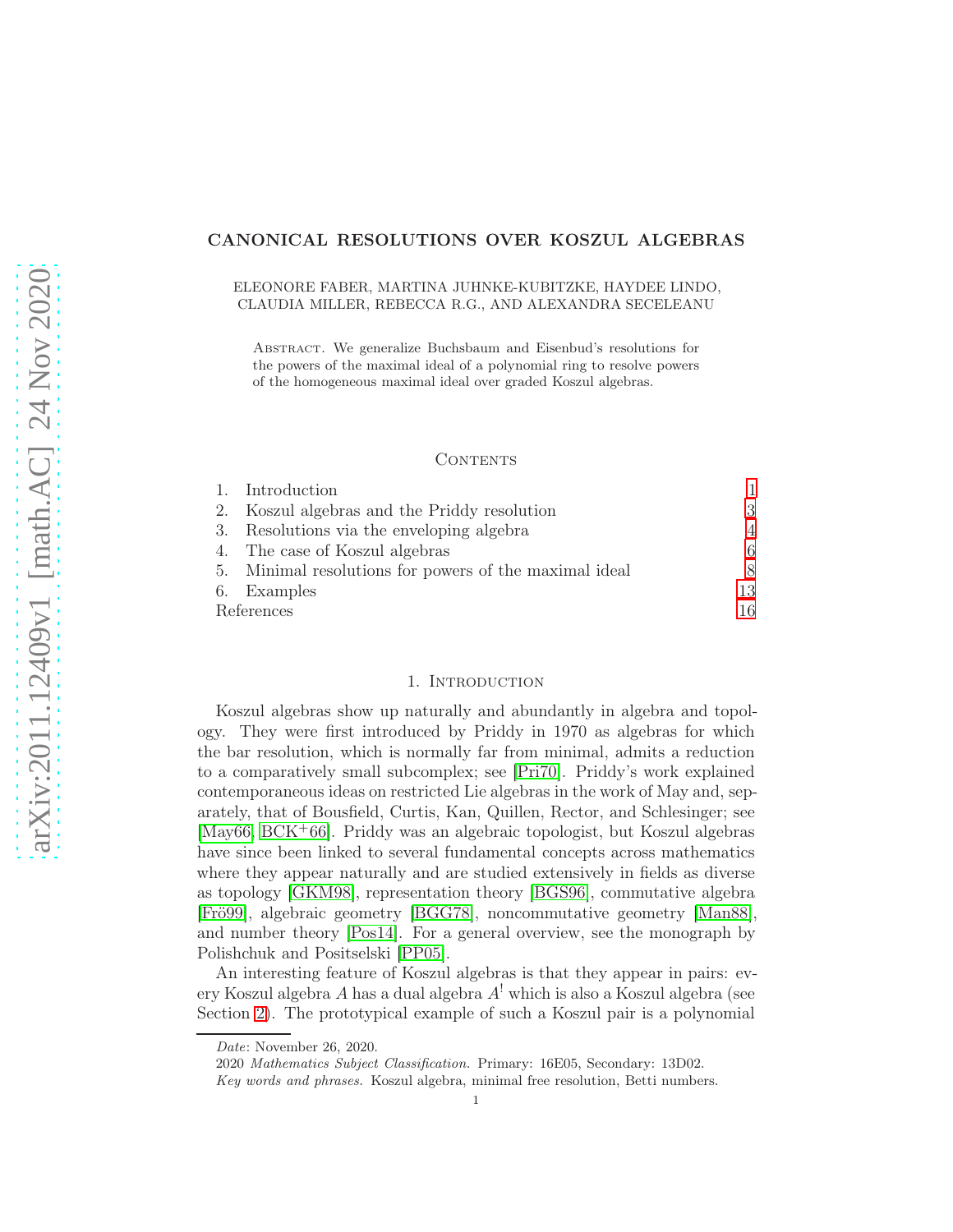algebra S over a field, together with the corresponding exterior algebra  $\Lambda$ . The associated theory of Koszul duality is a generalization of the duality underlying the Bernstein–Gelfand–Gelfand correspondence [\[BGG78\]](#page-16-5) describing coherent sheaves on projective space in terms of modules over the exterior algebra. This exemplifies the philosophy that facts relating the symmetric and exterior algebras often have Koszul duality counterparts.

In this paper we extend Priddy's methods of constructing free resolutions over Koszul algebras and generalize Buchsbaum and Eisenbud's resolutions in [\[BE75\]](#page-16-9) to resolve powers of the homogeneous maximal ideal over Koszul algebras. In particular, in [\[Pri70\]](#page-16-0) Priddy exploits a natural differential on  $A \otimes_k A^!$  to give an explicit construction for the linear minimal graded free resolution of the residue field of a graded Koszul algebra; see Definition [2.5.](#page-3-1) In this paper, we extend this construction to a family of acyclic complexes that yields highly structured resolutions of the powers of the homogeneous maximal ideal over Koszul algebras; see Definition [4.1.](#page-5-1) Since these complexes are typically not minimal, we also seek to determine their minimal counterparts. To achieve this, we take inspiration from results that describe structured resolutions over a polynomial ring S constructed starting from the Koszul complex (exterior algebra)  $\Lambda$  and its generalizations; see [\[BE75\]](#page-16-9). We provide analogs of these results using any pair of Koszul dual algebras, A and  $A^!$ , instead of S and  $\Lambda$ .

Our main result generalizes the canonical resolutions for the powers of the homogeneous maximal ideal, constructed over a polynomial ring S by Buchsbaum and Eisenbud in [\[BE75\]](#page-16-9), to obtain minimal free resolutions for powers of the homogeneous maximal ideal of a graded Koszul algebra. In contrast to the situation over  $S$ , these are in general infinite resolutions. This allows us to obtain an explicit formula for the graded Betti numbers defined by  $\beta_{i,j}(\mathfrak{m}^a) = \dim_k \text{Tor}_i(\mathfrak{m}^a, k)_j$ . The following is a combination of Theorem [5.3](#page-9-0) and Corollary [5.5.](#page-11-0)

**Theorem.** If A is a graded Koszul algebra with homogeneous maximal ideal m, the complexes

$$
\mathbb{L}^A_a: \quad \cdots \to L^A_{n,a} \xrightarrow{\partial'_n} L^A_{n-1,a} \xrightarrow{\partial'_{n-1}} \cdots \xrightarrow{\partial'_1} L^A_{0,a} \xrightarrow{\varepsilon_a} \mathfrak{m}^a \to 0,
$$

defined in equation [\(5.3\)](#page-8-0) with the augmentation map  $\varepsilon_a$  defined in equation [\(5.4\)](#page-8-1) are minimal free resolutions of the powers  $\mathfrak{m}^a$  with  $a \geq 1$ .

The nonzero graded Betti numbers of the powers of m are given by

$$
\beta_{n,n+a}^A(\mathfrak{m}^a) = \sum_{i=1}^a (-1)^{i+1} \dim_k(A_{n+i}^!) \dim_k(A_{a-i}).
$$

In particular, the minimal graded resolution of  $\mathfrak{m}^a$  is a-linear.

The paper is structured as follows. In Section [2,](#page-2-0) we provide background on Koszul algebras and the Priddy complex. In Section [3,](#page-3-0) we explain how to obtain a free solution of a module M from a resolution of the ring over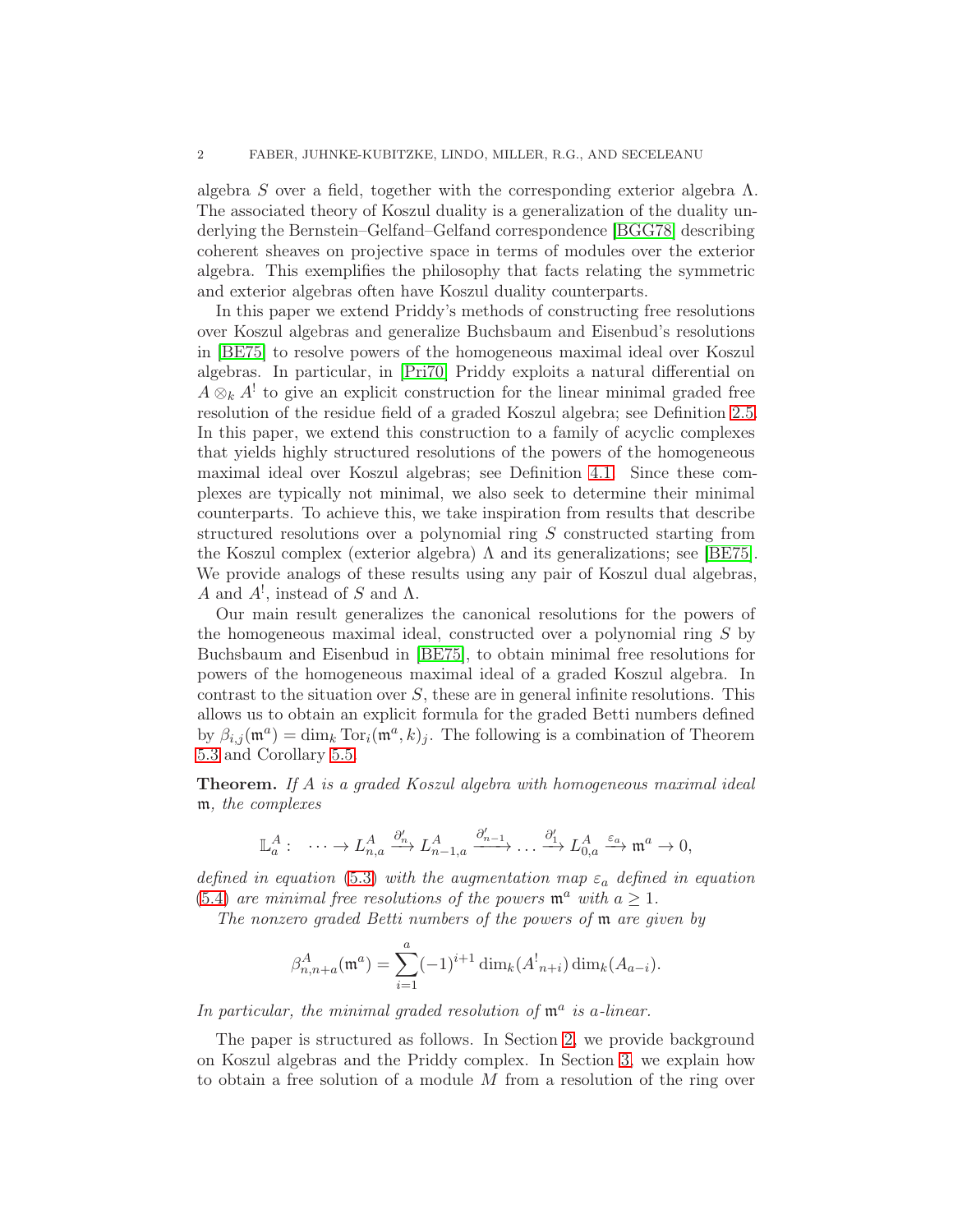its enveloping algebra. In Section [4,](#page-5-0) we rewrite this resolution as the totalization of a double complex, in the case that the module is a power of the homogeneous maximal ideal and the ring is a Koszul algebra. In Section [5,](#page-7-0) we give the minimal resolution and Betti numbers for the powers of the homogeneous maximal ideal over a Koszul algebra. In Section [6](#page-12-0) we apply our construction to several specific Koszul algebras A to obtain explicit formulas for the Betti numbers of  $\mathfrak{m}^a$ .

## 2. Koszul algebras and the Priddy resolution

<span id="page-2-0"></span>Throughout  $k$  is a field and  $A$  is a not necessarily commutative graded k-algebra having finite-dimensional graded components with  $A_i = 0$  for  $i < 0$ and  $A_0 = k$ .

**Definition 2.1** ( $[Pr70, Chapter 2]$ ). We say that A is *Koszul* if k admits a linear graded free resolution over A, i.e., a graded free resolution  $P_{\bullet}$  in which  $P_i$  is generated in degree *i*.

Classes of graded Koszul algebras arise from: quadratic complete intersections [\[Tat57\]](#page-16-10), quotients of a polynomial ring by quadratic monomial ideals [\[Frö99\]](#page-16-4), quotients of a polynomial ring by homogeneous ideals which have a quadratic Gröbner basis, and from Koszul filtrations [\[CTV01\]](#page-16-11); see, for example, the survey paper by Conca [\[Con14\]](#page-16-12).

We now focus on quadratic algebras in order to define Koszul duality.

**Definition 2.2** (PP05, Chapter 1, Section 2). Let A be a graded k-algebra. We say that A is quadratic if  $A = T(V)/Q$ , where V is a k-vector space,  $T(V)$ is the tensor algebra of V, and Q is a quadratic ideal of  $T(V)$ .

If A is a quadratic algebra, its *quadratic dual algebra* is defined by

$$
A^! = \frac{T(V^*)}{Q^\perp}
$$

where  $V^* = \text{Hom}_k(V, k)$  and  $Q^{\perp}$  is the quadratic ideal generated by the orthogonal complement to  $Q_2$  in  $T(V^*)_2 = V^* \otimes_k V^*$  with respect to the natural pairing between  $V \otimes V$  and  $V^* \otimes V^*$  given by

$$
\langle v_1 \otimes v_2, v_1^* \otimes v_2^* \rangle = \langle v_1, v_1^* \rangle \langle v_2, v_2^* \rangle.
$$

Choosing dual bases  $x_1, \ldots, x_d$  and  $x_1^*, \ldots, x_d^*$  for V and  $V^*$  respectively yields that  $T(V) = k\langle x_1, \ldots, x_d \rangle$  and  $T(V^*) = \tilde{k}\langle x_1^*, \ldots, x_d^* \rangle$  are polynomial rings in noncommuting variables. This allows one to compute  $Q^{\perp}$  given a quadratic ideal  $Q \subseteq T(V)$  using linear algebra, as described for example in [\[MP15,](#page-16-13) Section 8].

Graded Koszul algebras are quadratic (see, for example, [\[PP05,](#page-16-8) Chapter 2, Definition 1]) and the duality of quadratic algebras restricts well to the class of Koszul algebras since A and  $A^!$  are Koszul simultaneously [\[PP05,](#page-16-8) Chapter 2, Corollary 3.2 ].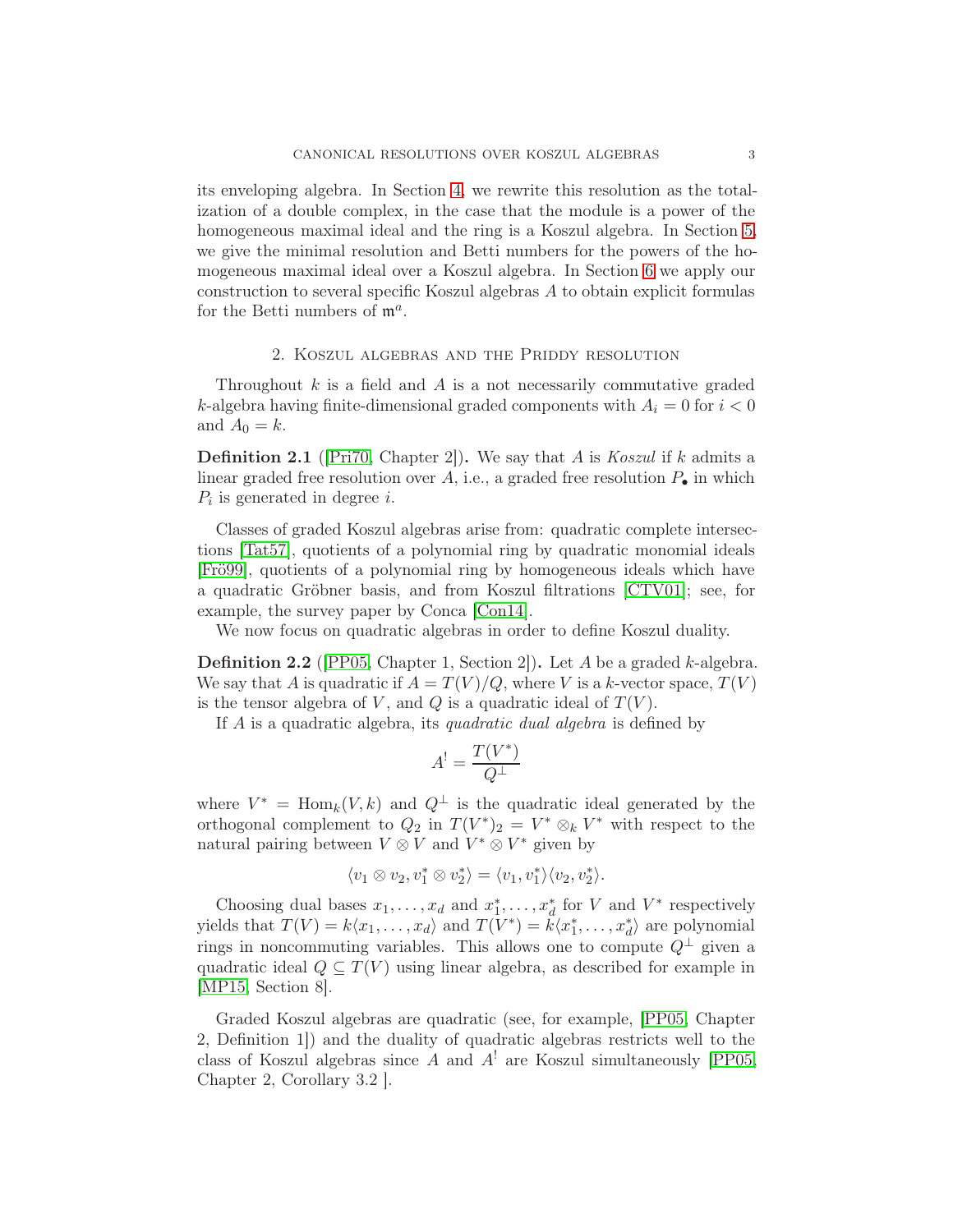Example 2.3. The main example of Koszul dual algebras is given by the symmetric algebra on a vector space V

$$
S = k[x_1, \dots, x_d] = \frac{k\langle x_1, \dots, x_d \rangle}{(x_ix_j - x_jx_i, 1 \le i < j \le d)}
$$

and the exterior algebra on  $V^*$ 

$$
S^{!} = \Lambda = \frac{k \langle x_1^*, \dots, x_d^* \rangle}{((x_i^*)^2, x_i^* x_j^* + x_j^* x_i^*, 1 \le i \le j \le d)}.
$$

<span id="page-3-3"></span>Example 2.4. For the following commutative Koszul algebra

$$
A = \frac{k[x, y, z]}{(x^2, xy, y^2)} = \frac{k\langle x, y, z\rangle}{(x^2, xy, y^2, xz - zx, xy - yx, yz - zy)},
$$

the dual algebra is given by

$$
A^{!} = \frac{k\langle x^*, y^*, z^*\rangle}{((z^*)^2, x^*z^* + z^*x^*, y^*z^* + z^*y^*)}.
$$

This pair of algebras are further discussed in Example [6.1.](#page-12-1)

<span id="page-3-1"></span>Definition 2.5. The Priddy complex [\[Pri70\]](#page-16-0) of a quadratic algebra A is the complex  $P_{\bullet}^{A}$  whose *i*-th term is given by

$$
P_i^A = A \otimes_k (A^!)_i^*,
$$

and the differential is defined by right multiplication by  $\sum_{i=0}^{d} x_i \otimes x_i^*$ , where multiplication by  $x_i^* \in A^!$  on  $(A^!)^*$  is defined as the dual of multiplication by  $x_i^*$  on  $A^!$ .

<span id="page-3-2"></span>**2.6.** The importance of the Priddy complex lies in the fact that  $P_{\bullet}^{A}$  is acyclic if and only if A is Koszul; see [\[PP05,](#page-16-8) Chapter 2, Corollary 3.2]. Moreover, when A is Koszul the Priddy complex, also called the generalized Koszul resolution, is a minimal free resolution of the residue field  $k$  of  $A$ . This will be the base case in the proof that our construction in Section [4](#page-5-0) is a resolution.

#### 3. Resolutions via the enveloping algebra

<span id="page-3-0"></span>In this section, we review how one obtains a free resolution of any Amodule M from a resolution of  $A$  over its enveloping algebra. In general, one obtains a resolution that is far from minimal. We remedy this in Sections [4](#page-5-0) and [5](#page-7-0) over Koszul algebras A for the modules  $\mathfrak{m}^a$  (and hence  $A/\mathfrak{m}^a$ ).

**3.1.** Given a k-algebra A, its enveloping algebra is given by  $A^e = A \otimes_k A^{op}$ . A left  $A<sup>e</sup>$ -module structure is equivalent to an A-A-bimodule structure via

$$
(a\otimes b)\cdot m=a\cdot m\cdot b
$$

We consider  $A$  as an  $A^e$ -module via the multiplication map

$$
A^e = A \otimes_k A^{\rm op} \xrightarrow{\varepsilon} A.
$$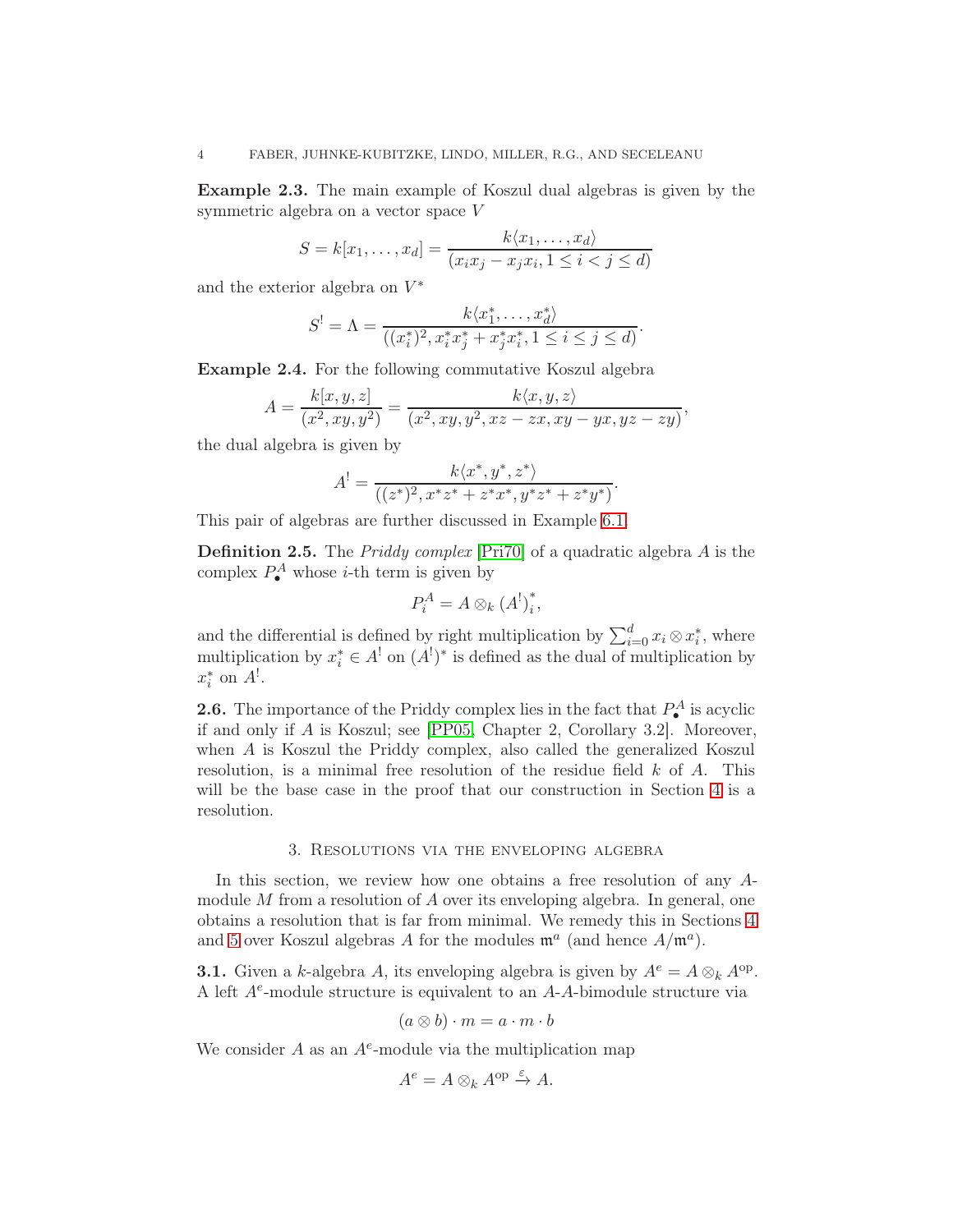Consider a graded free resolution<sup>[1](#page-4-0)</sup> of A over  $A^e$  and note that any free left  $A^e$ -module F can be rewritten as

$$
F = A^e \otimes_k V = A \otimes_k A^{op} \otimes_k V \cong A \otimes_k V \otimes_k A
$$

for some vector space  $V$ , where the rightmost expression is thought of as an A-A-bimodule via the outside two factors. Thus the resolution will be of the form

<span id="page-4-1"></span>
$$
(3.1) \qquad \cdots \to A \otimes_k V_2 \otimes_k A \to A \otimes_k V_1 \otimes_k A \to A \otimes_k A \xrightarrow{\varepsilon} A \to 0,
$$

where the augmentation  $\varepsilon$  from  $A \otimes_k A$  to A is given by multiplication across the tensor.

We observe that  $A \otimes_k k \otimes_k A \cong A \otimes_k A$ . Thus setting  $V_0 = k$ , we may write the resolution as a quasi-isomorphism of  $A<sup>e</sup>$ -modules

$$
A \otimes_k V \otimes_k A \xrightarrow{\simeq} A
$$

Next we show how to construct an A-free resolution for arbitrary Amodules M using  $(3.1)$ . This is well known; we include it because the construction is the basis of our next step in Section [4.](#page-5-0)

<span id="page-4-2"></span>**Proposition 3.2.** If M is a graded A-module and  $A \otimes_k V \otimes_k A \xrightarrow{\simeq} A$  is a free resolution of A over  $A^e$ , then  $A \otimes_k V \otimes_k M \stackrel{\simeq}{\to} M$  is a graded A-free resolution of M.

*Proof.* Note that the complex  $A \otimes_k V \otimes_k A$  and the trivial complex A both consist of free A-modules (although the latter is not free as an  $A^e$ -module), so the quasi-isomorphism  $A \otimes_k V \otimes_k A \xrightarrow{\simeq} A$  is actually a homotopy equivalence over A and hence remains so after tensoring over A with arbitrary A-modules. To see this, note that the augmented complex of free A-modules [\(3.1\)](#page-4-1) is contractible, that is, homotopy equivalent to 0 (equivalently, it is split exact over A). But this complex is the mapping cone of the chain map  $A \otimes_k V \otimes_k A$  $A \rightarrow A$ .

Therefore, upon tensoring  $(3.1)$  on the right over A with a left A-module M, one obtains a quasi-isomorphism of left A-modules

$$
(A \otimes_k V \otimes_k A) \otimes_A M \xrightarrow{\simeq} A \otimes_A M
$$

$$
A \otimes_k V \otimes_k M \xrightarrow{\simeq} M
$$

Viewing  $V \otimes_k M$  as a (rather large) k-vector space, one sees that the complex on the left consists of free A-modules, giving a free A-resolution of M.  $\square$ on the left consists of free A-modules, giving a free A-resolution of M.

**Remark 3.3.** Suppose A is local (or standard graded) k-algebra with (homogeneous) maximal ideal m. The resolutions obtained in Proposition [3.2](#page-4-2) are in general not minimal (respectively, minimal graded) resolutions even when one starts with a minimal (respectively, minimal graded) resolution of A over  $A^e$ .

<span id="page-4-0"></span><sup>&</sup>lt;sup>1</sup>One can always take the bar resolution of A over its enveloping algebra, but that is usually far from minimal.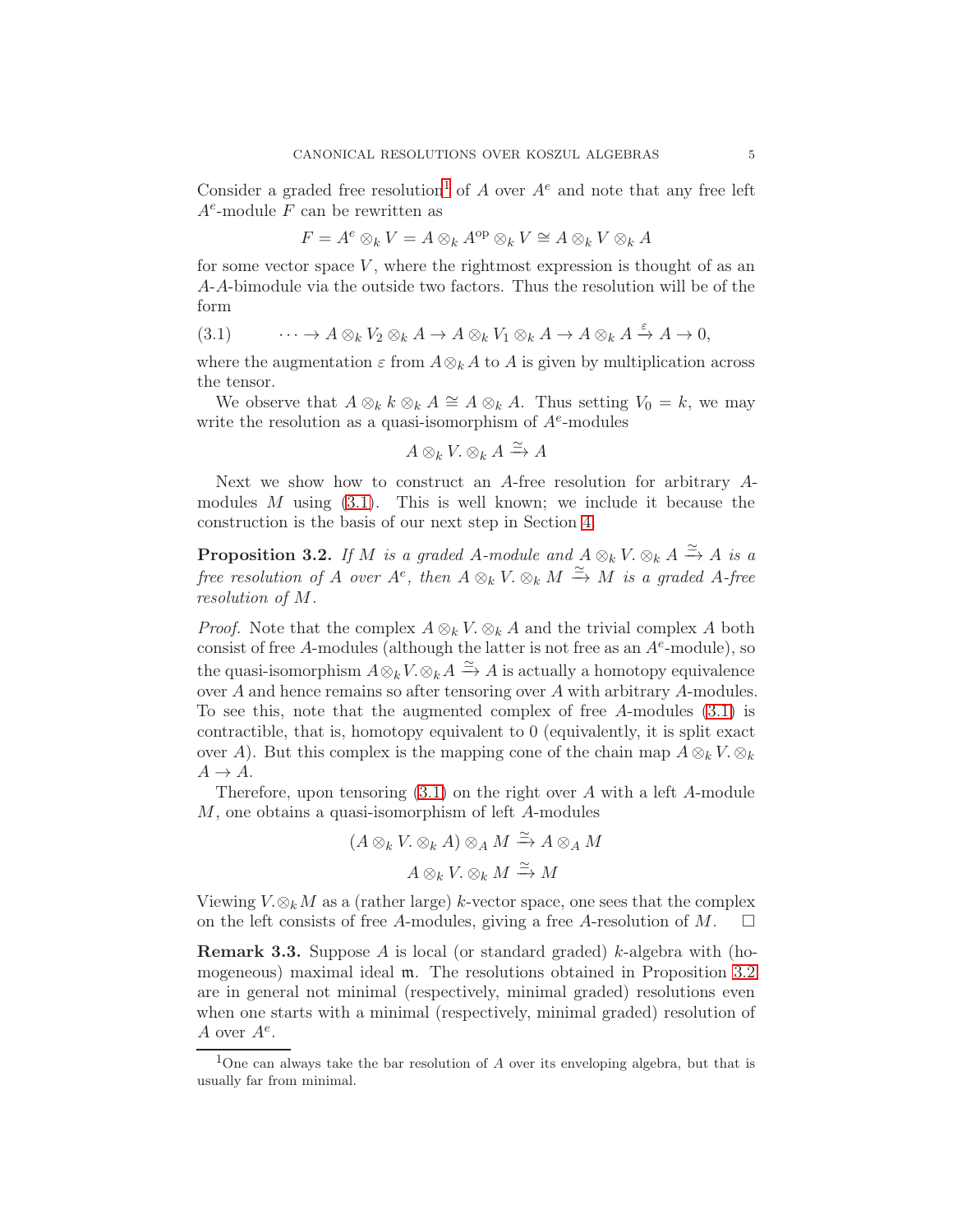This is because the modules in the resolution  $A \otimes_k V \otimes_k M$  are considered as (free) A-modules via the first factor and elements m of  $mM$  are part of the k-basis of M. More explicitly, given k-bases  $B_V$  of V and  $B_M$  of M, the elements  $1 \otimes v \otimes m$  with  $v \in B_V$  and  $m \in B_M$  form a basis for  $A \otimes_k V \otimes_k M$ . For example, for the explicit resolution  $\mathbb{X}_a^A$  given in Corollary [4.4,](#page-6-0) although  $\partial'$  is minimal,  $\partial''$  is clearly not.

# 4. The case of Koszul algebras

<span id="page-5-0"></span>In this section, under the further assumption that  $A$  is a Koszul  $k$ -algebra, we write the A-free resolution of  $A/\mathfrak{m}^a$  obtained in the previous section as the totalization of a certain double complex.

First we recall the minimal graded resolution of  $A$  over  $A<sup>e</sup>$  following the presentation in [\[VdB94,](#page-16-14) Section 3]. It is a symmetrization of the resolution of k over A found by Priddy in [\[Pri70\]](#page-16-0), which is presented in Definition [2.5.](#page-3-1)

<span id="page-5-1"></span>**Definition 4.1.** Let A be a Koszul k-algebra with dual Koszul algebra  $A^!$ , where multiplication by  $x_i^* \in A^!$  on  $(A^!)^*$  is defined as the dual of multiplication by  $x_i^*$  on  $A^!$ .

Define free A-modules

$$
F_n = A \otimes_k (A^!)_n^* \otimes_k A
$$

and differential maps

$$
\partial_n = (\partial')_n + (-1)^n (\partial'')_n
$$

where

$$
\partial' = \text{ right multiplication by } \sum_{i=0}^{d} x_i \otimes x_i^* \otimes 1
$$

(which will form our vertical maps) and

<span id="page-5-3"></span>
$$
\partial'' = \text{ left multiplication by } \sum_{i=0}^{d} 1 \otimes x_i^* \otimes x_i
$$

(which will form our horizontal maps)<sup>[2](#page-5-2)</sup>. Then the complex

(4.1) 
$$
\mathbb{F}^A : \cdots \to F_n \xrightarrow{\partial_n} F_{n-1} \to \cdots F_0 \xrightarrow{\varepsilon} A \to 0
$$

augmented by the multiplication map  $\varepsilon$  from  $F_0 = A \otimes_k k \otimes_k A \cong A \otimes_k A$ to A is the minimal graded free resolution of A over  $A<sup>e</sup>$  [\[VdB94,](#page-16-14) Proposition 3.1].

Remark 4.2. Here is the explicit connection with Priddy's resolution: tensoring  $(4.1)$  on the right over A with k gives Priddy's minimal resolution of k as a left A-module in Definition [2.5,](#page-3-1) also called the generalized Koszul resolution. Tensoring  $(4.1)$  on the left gives the minimal resolution of k as a right A-module.

<span id="page-5-2"></span><sup>&</sup>lt;sup>2</sup>There is a misprint in [\[VdB94\]](#page-16-14) with regards to this map.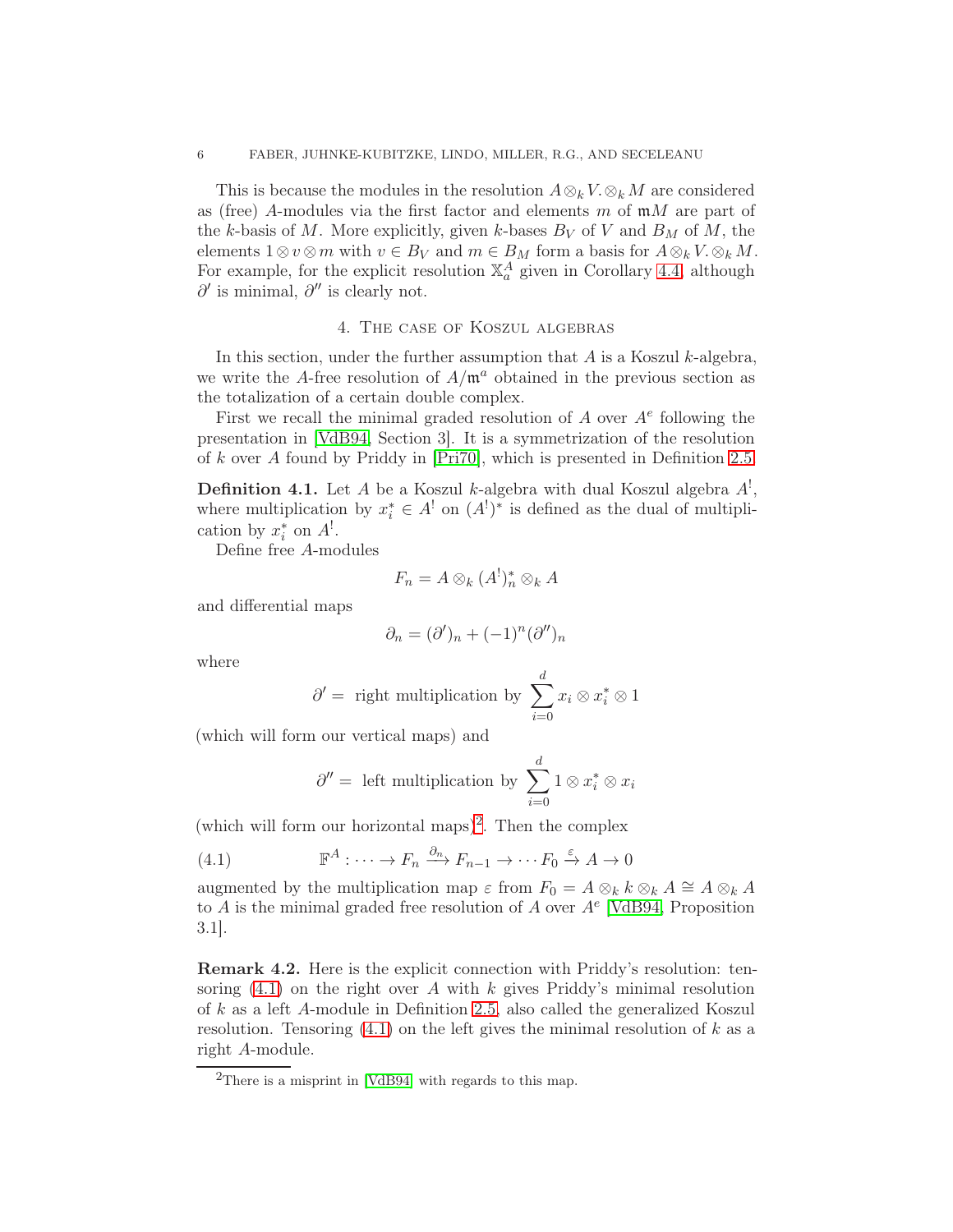$$
\begin{array}{cccc}\n\vdots & \vdots & \vdots & \vdots & \vdots \\
\frac{\partial'}{\partial} \downarrow & \frac{\partial'}{\partial} \downarrow & \frac{\partial'}{\partial} \downarrow & \frac{\partial'}{\partial} \downarrow \\
A \otimes_k (A^!)_a^* \otimes_k A_0 \xrightarrow{(-1)^a \partial''} A \otimes_k (A^!)_{a-1}^* \otimes_k A_1 \xrightarrow{(-1)^{a-1} \partial''} A \otimes_k (A^!)_{a-2}^* \otimes_k A_2 \xrightarrow{(-1)^{a-2} \partial''} \cdots \\
A \otimes_k (A^!)_{a-1}^* \otimes_k A_0 \xrightarrow{\partial'} A \otimes_k (A^!)_{a-2}^* \otimes_k A_1 \xrightarrow{\partial'} A \otimes_k (A^!)_{a-3}^* \otimes_k A_2 \xrightarrow{\partial'} \cdots \\
\vdots & \vdots & \vdots & \vdots \\
\frac{\partial'}{\partial} \downarrow & \frac{\partial'}{\partial} \downarrow & \frac{\partial'}{\partial} \downarrow & \frac{\partial'}{\partial} \downarrow \\
A \otimes_k (A^!)_2^* \otimes_k A_0 \xrightarrow{\partial''} A \otimes_k (A^!)_1^* \otimes_k A_1 \xrightarrow{-\partial''} A \otimes_k (A^!)_0^* \otimes_k A_2 \\
\frac{\partial'}{\partial} \downarrow & \frac{\partial'}{\partial} \downarrow & \frac{\partial'}{\partial} \downarrow \\
A \otimes_k (A^!)_1^* \otimes_k A_0 \xrightarrow{-\partial''} A \otimes_k (A^!)_0^* \otimes_k A_1 \\
\frac{\partial'}{\partial} \downarrow & \frac{\partial'}{\partial} \downarrow & \\
A \otimes_k (A^!)_0^* \otimes_k A_0\n\end{array}
$$

FIGURE 1. The minimal resolution of a Koszul algebra  $A$  over  $A^e$ .

4.3. Considering the graded strands of [\(4.1\)](#page-5-3), one can write this complex as a totalization of an anticommutative double complex, which we also call  $\mathbb{F}^A$ , of free A-modules given by the free A-modules

<span id="page-6-1"></span>(4.2) 
$$
F_{ij} = A \otimes_k (A^!)^*_i \otimes_k A_j
$$

where we are using the first tensor factor as "coefficients" and the maps  $\partial'$  and  $\pm \partial''$  of Definition [4.1](#page-5-1) become the vertical and horizontal maps, respectively in the diagram [\(4\)](#page-5-3). Note that i is the homological degree in the complex  $\mathbb{F}^{\tilde{A}}$ .

Next we apply the discussion from Section [3](#page-3-0) to the A-module  $A/\mathfrak{m}^a$  and arrange its resolution into a double complex similarly to the one above.

<span id="page-6-0"></span>Corollary 4.4. Totalization of the truncation of the bicomplex [\(4.2\)](#page-6-1) obtained by removing the columns with index  $j \ge a \ge 1$  gives a graded A-free resolution

(4.3) 
$$
\mathbb{X}_a^A = A \otimes_k (A^!)^* \otimes_k A_{\leq a-1} \xrightarrow{\simeq} A/\mathfrak{m}^a.
$$

*Proof.* Applying Proposition [3.2](#page-4-2) by tensoring the resolution of A over  $A^e$  on the right over A with  $A/\mathfrak{m}^a$  gives a graded A-free resolution

<span id="page-6-2"></span>
$$
\mathbb{X}_a^A = A \otimes_k (A^!)^* \otimes_k A/\mathfrak{m}^a \xrightarrow{\simeq} A/\mathfrak{m}^a
$$

Since

$$
A/\mathfrak{m}^a = A_{\leq a-1}
$$

the resolution becomes

$$
\mathbb{X}_a^A = A \otimes_k (A^!)^* \otimes_k A_{\leq a-1} \xrightarrow{\simeq} A/\mathfrak{m}^a
$$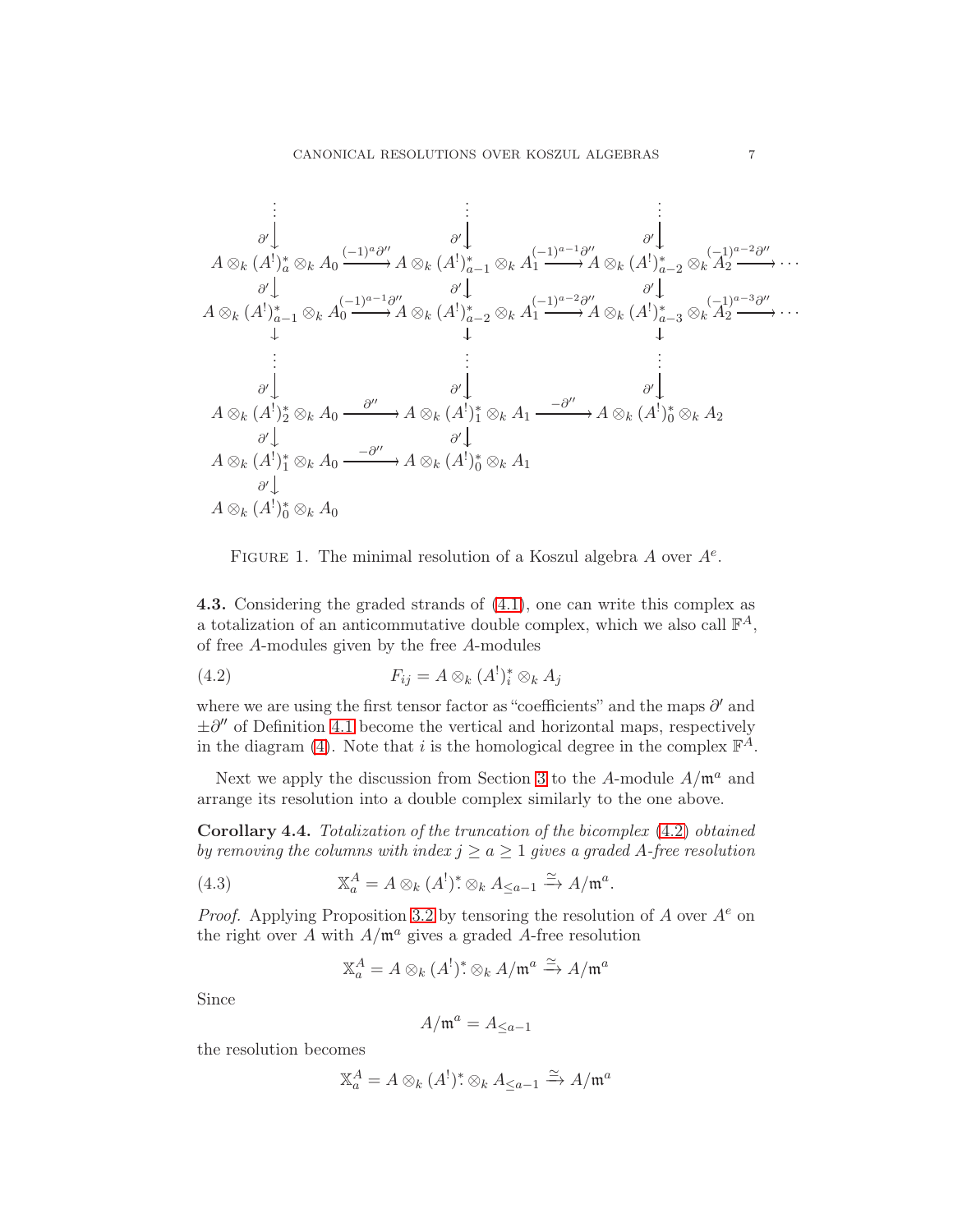Viewing graded strands, one can write this as a totalization of an anticommutative double complex of free A-modules given by the terms  $F_{ij}=A\otimes_k$  $(A<sup>1</sup>)<sub>i</sub><sup>*</sup> \otimes<sub>k</sub> A<sub>j</sub>$  with  $i \ge 0, 0 \le j \le a-1$  of [\(4.2\)](#page-6-1) with the differentials inherited from those described in Definition [4.1.](#page-5-1)

We display the diagram for the A-free graded resolution  $\mathbb{X}_a^A$  of  $A/\mathfrak{m}^a$ obtained in Corollary [4.4](#page-6-0) below.

. . . ∂ ′ . . . ∂ ′ . . . ∂ ′ <sup>A</sup> <sup>⊗</sup><sup>k</sup> (A! ) ∗ <sup>a</sup> ⊗<sup>k</sup> A<sup>0</sup> ∂ ′ (−1)a∂ ′′ /<sup>A</sup> <sup>⊗</sup><sup>k</sup> (A! ) ∗ <sup>a</sup>−<sup>1</sup> ⊗<sup>k</sup> A<sup>1</sup> ∂ ′ (−1)a−1∂ ′′ / · · · ∂ ′′ /<sup>A</sup> <sup>⊗</sup><sup>k</sup> (A! ) ∗ <sup>1</sup> ⊗<sup>k</sup> Aa−<sup>1</sup> ∂ ′ <sup>A</sup> <sup>⊗</sup><sup>k</sup> (A! ) ∗ <sup>a</sup>−<sup>1</sup> ⊗<sup>k</sup> A<sup>0</sup> (−1)a−1∂ ′′ /<sup>A</sup> <sup>⊗</sup><sup>k</sup> (A! ) ∗ <sup>a</sup>−<sup>2</sup> ⊗<sup>k</sup> A<sup>1</sup> (−1)a−2∂ ′′ / · · · −∂ ′′ /<sup>A</sup> <sup>⊗</sup><sup>k</sup> (A! ) ∗ <sup>0</sup> ⊗<sup>k</sup> Aa−<sup>1</sup> . . . ∂ ′ . . . ∂ ′ <sup>A</sup> <sup>⊗</sup><sup>k</sup> (A! ) ∗ <sup>1</sup> ⊗<sup>k</sup> A<sup>0</sup> −∂ ′′ / ∂ ′ <sup>A</sup> <sup>⊗</sup><sup>k</sup> (A! ) ∗ <sup>0</sup> ⊗<sup>k</sup> A<sup>1</sup> <sup>A</sup> <sup>⊗</sup><sup>k</sup> (A! ) ∗ <sup>0</sup> ⊗<sup>k</sup> A<sup>0</sup>

FIGURE 2. The the A-free graded resolution  $\mathbb{X}_a^A$  of  $A/\mathfrak{m}^a$ .

**Remark 4.5.** The resolution  $\mathbb{X}_a^A$  is minimal for  $a = 1$  in which case  $\mathbb{X}_a^A$ recovers the Priddy complex without its first term. However for  $a \geq 2$  this resolution is typically non minimal as the rows are split acyclic; see 5.1. The goal of Section [5](#page-7-0) is to produce a minimal free resolution for  $A/\mathfrak{m}^a$  using  $\mathbb{X}_a^A$ .

<span id="page-7-0"></span>5. Minimal resolutions for powers of the maximal ideal

We introduce complexes  $\mathbb{L}^A_a$  inspired by work of Buchsbaum and Eisenbud [\[BE75\]](#page-16-9). These will turn out to be the minimal resolutions for the powers of the homogeneous maximal ideal of a graded Koszul algebra.

<span id="page-7-1"></span>5.1. We define free A-modules analogous to the Schur modules used by Buchsbaum and Eisenbud in their resolutions (the case where  $A$  is a polynomial ring) in [\[BE75\]](#page-16-9). First note that the rows of the double complex [\(4.2\)](#page-6-1) except the bottom one are exact; in fact, they can be viewed as the result of applying the exact base change  $A \otimes_k -$  to the strands of the dual Priddy complex, all of which are exact except the one whose homology is  $k$  (in the case where  $A$  is a polynomial ring, it is applied to the strands of the tautological Koszul complex; see [\[MR18,](#page-16-15) Section 1.4]). These complexes are contractible, as they consist of free A-modules, and so all kernels, images, and cokernels of the differentials are free as well.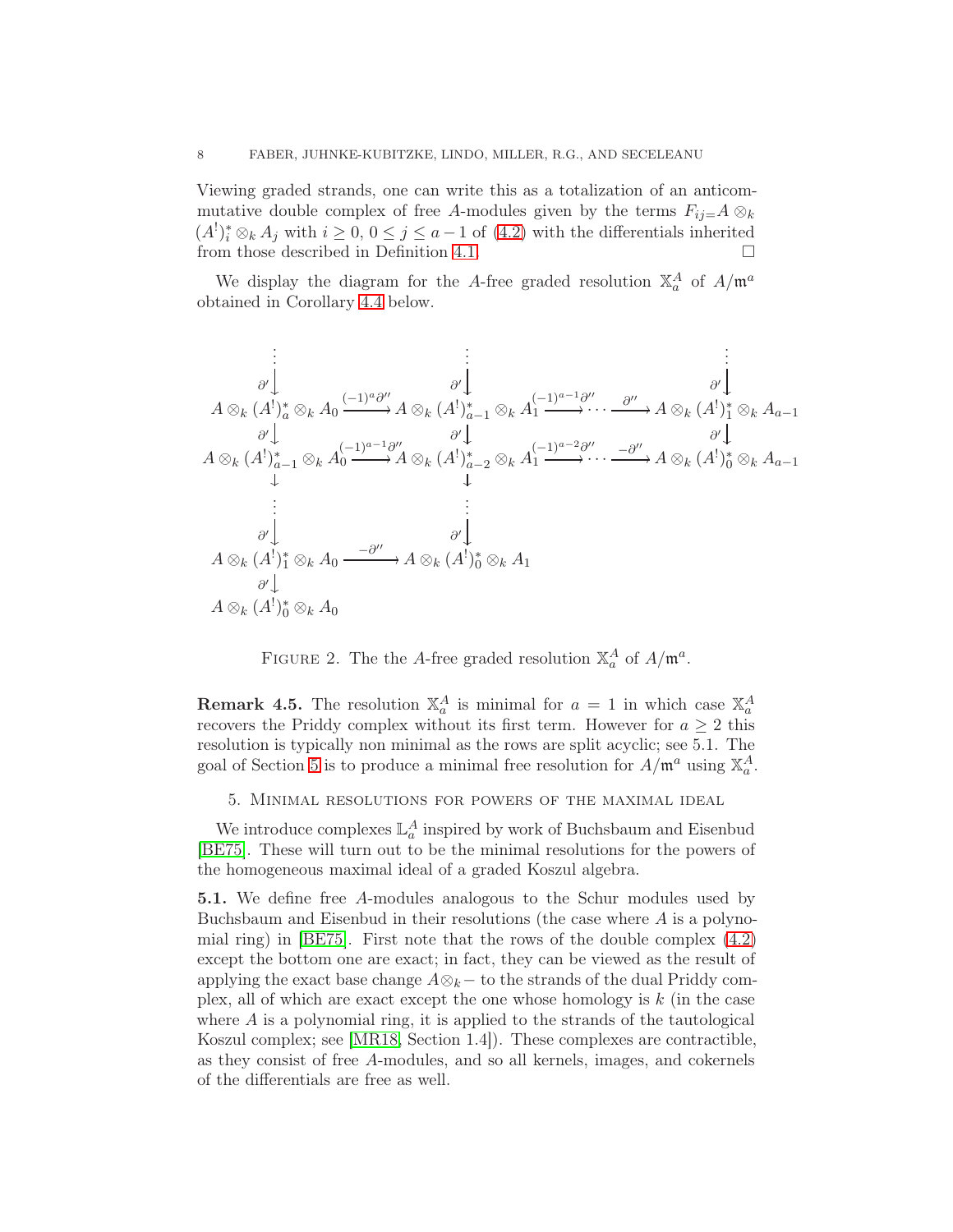Define for  $a > 0$  the following free A-modules

<span id="page-8-2"></span>(5.1) 
$$
L_{n,a}^A = \text{im}\left(A\otimes_k A_{n+1}^* \otimes_k A_{n-1} \xrightarrow{(-1)^{n+1}\partial''} A\otimes_k A_n^* \otimes_k A_a\right)
$$

(5.2) = ker 
$$
\left(A \otimes_k A^!_{n} \otimes_k A_a \xrightarrow{(-1)^n \partial''} A \otimes_k A^!_{n-1} \otimes_k A_{a+1}\right)
$$
.

The vertical differentials  $\partial'$  in the diagram [4](#page-6-2) induce maps on these modules, which we again denote by  $\partial'$ , to yield a complex

<span id="page-8-0"></span>(5.3) 
$$
\mathbb{L}_a^A: \ \cdots \to L_{n,a}^A \xrightarrow{\partial'_n} L_{n-1,a}^A \xrightarrow{\partial'_{n-1}} \cdots \xrightarrow{\partial'_1} L_{0,a}^A.
$$

This complex is minimal in the sense that  $\partial'(L_{n,a}^A) \subseteq {\frak m} L_{n-1,a}^A$  for all n since the same property holds for the columns of Diagram [4](#page-5-3) viewed as complexes with differential  $\partial'$ .

. . . ∂ ′ . . . ∂ ′ . . . ∂ ′ . . . ∂ ′ <sup>n</sup>+1 <sup>A</sup> <sup>⊗</sup><sup>k</sup> (A! ) ∗ <sup>n</sup>+<sup>a</sup> ⊗<sup>k</sup> A<sup>0</sup> ∂ ′ /<sup>A</sup> <sup>⊗</sup><sup>k</sup> (A! ) ∗ <sup>n</sup>+a−<sup>1</sup> ⊗<sup>k</sup> A<sup>1</sup> ∂ ′ · · · /<sup>A</sup> <sup>⊗</sup><sup>k</sup> (A! ) ∗ <sup>n</sup>+1 ⊗<sup>k</sup> Aa−<sup>1</sup> ∂ ′ /L A n,a ∂ ′ n . . . ∂ ′ . . . ∂ ′ . . . ∂ ′ . . . ∂ ′ 1 <sup>A</sup> <sup>⊗</sup><sup>k</sup> (A! ) ∗ <sup>a</sup> ⊗<sup>k</sup> A<sup>0</sup> ∂ ′ /<sup>A</sup> <sup>⊗</sup><sup>k</sup> (A! ) ∗ <sup>a</sup>−<sup>1</sup> ⊗<sup>k</sup> A<sup>1</sup> ∂ ′ · · · /<sup>A</sup> <sup>⊗</sup><sup>k</sup> (A! ) ∗ <sup>1</sup> ⊗<sup>k</sup> Aa−<sup>1</sup> ∂ ′ /L A 0,a <sup>A</sup> <sup>⊗</sup><sup>k</sup> (A! ) ∗ <sup>a</sup>−<sup>1</sup> ⊗<sup>k</sup> A<sup>0</sup> /<sup>A</sup> <sup>⊗</sup><sup>k</sup> (A! ) ∗ <sup>a</sup>−<sup>2</sup> ⊗<sup>k</sup> A<sup>1</sup> · · · /<sup>A</sup> <sup>⊗</sup><sup>k</sup> (A! ) ∗ <sup>0</sup> ⊗<sup>k</sup> Aa−<sup>1</sup> . . . ∂ ′ . . . ∂ ′ <sup>A</sup> <sup>⊗</sup><sup>k</sup> (A! ) ∗ <sup>1</sup> ⊗<sup>k</sup> A<sup>0</sup> / ∂ ′ <sup>A</sup> <sup>⊗</sup><sup>k</sup> (A! ) ∗ <sup>0</sup> ⊗<sup>k</sup> A<sup>1</sup> <sup>A</sup> <sup>⊗</sup><sup>k</sup> (A! ) ∗ <sup>0</sup> ⊗<sup>k</sup> A<sup>0</sup>

FIGURE 3. The construction of the complex  $\mathbb{L}_a^A$ .

**Lemma 5.2.** The complex  $\mathbb{L}_a^A$  can be augmented by the evaluation map (5.4)  $\varepsilon_a: L_{0,a}^A = A \otimes_k A_{0}^{k*} \otimes_k A_a \to \mathfrak{m}^a$ 

which is the restriction of the multiplication map

<span id="page-8-1"></span> $\varepsilon: A \otimes_k A^{\dagger^*}_{0} \otimes_k A \to A$  sending  $r \otimes v \otimes s \mapsto rvs.$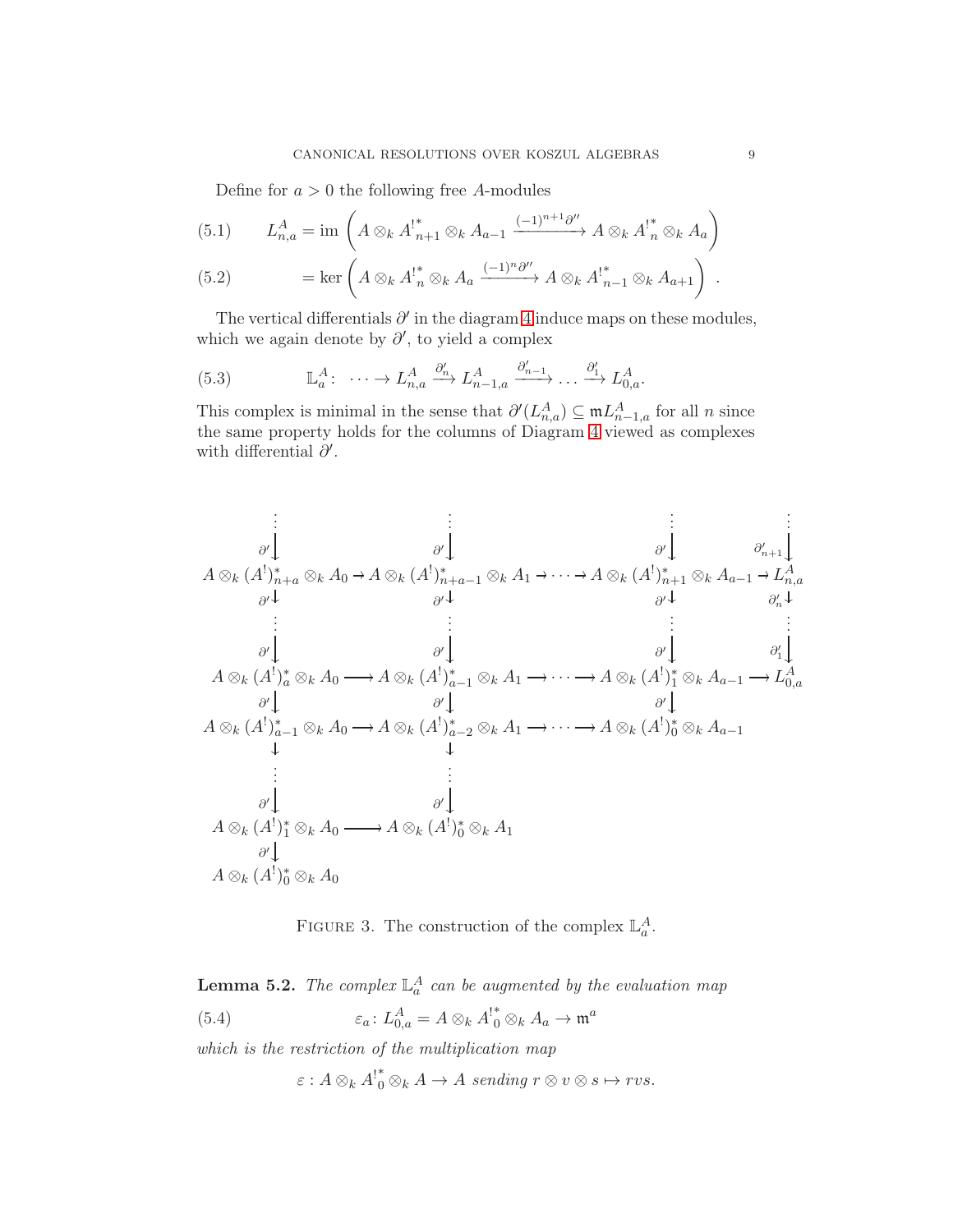*Proof.* As stated in Definition [4.1,](#page-5-1)  $\varepsilon$  is an augmentation map  $\mathbb{F}_4^A \to A$ . We verify explicitly that  $\varepsilon$  satisfies the required property  $\varepsilon \circ (\partial' - \partial'') = 0$  below:  $\varepsilon \circ (\partial' - \partial'')(r \otimes v \otimes s) = \varepsilon(rv \otimes 1 \otimes s - r \otimes 1 \otimes vs) = rvs - rvs = 0.$ Since  $\partial''|_{L^A_{1,a}} = 0$  it follows from the computation above that  $\varepsilon \circ \partial'(L^A_{1,a}) = 0$ , hence the complex  $\mathbb{L}^A_a$  can be augmented to

$$
\cdots \to L_{n,a}^A \xrightarrow{\partial'_n} L_{n-1,a}^A \xrightarrow{\partial'_{n-1}} \cdots \xrightarrow{\partial'_1} L_{0,a}^A \xrightarrow{\varepsilon_a} \mathfrak{m}^a \to 0.
$$

The following is the main result of our paper. The case when A is an exterior algebra has appeared previously in [\[EFS03,](#page-16-16) Corollary 5.3]. The proof therein uses the self-injectivity of the exterior algebra in a crucial manner, and therefore does not seem to extend to all Koszul algebras.

<span id="page-9-0"></span>**Theorem 5.3.** If A is a Koszul algebra, the complexes  $\mathbb{L}_a^A$  defined in equa-tion [\(5.3\)](#page-8-0) with the augmentation map  $\varepsilon_a$  defined in [\(5.4\)](#page-8-1) are minimal free resolutions for the powers  $\mathfrak{m}^a$  of the maximal ideal with  $a \geq 1$ .

*Proof.* The complexes  $\mathbb{L}_a^A$  are minimal by the discussion in [5.1.](#page-7-1) The proof of the remaining claims is by induction on  $a \geq 1$ .

The definition of  $L_{n,1}$  in [\(5.1\)](#page-8-2) shows that there are isomorphisms

$$
L_{n,1}^A \cong A \otimes_k A_{n+1}^* \otimes_k k \cong A \otimes_k A_{n+1}^*,
$$

since the map  $\partial''$  is injective on  $\mathbb{F}_{n+1,0}^A$  for  $n \geq 0$ , the leftmost column of the double complex in Diagram [4](#page-5-3) (this column considered by itself is in fact  $\mathbb{X}_{1}^{A}$ ). Therefore there is an isomorphism of complexes  $\mathbb{L}_{1}^{A} \cong (\mathbb{X}_{1}^{A})_{\geq 1}[-1],$ where  $(\mathbb{X}_1^A)_{\geq 1}$  denotes the truncation of the complex  $\mathbb{X}_1^A$  by removing the homological degree 0 component. Since  $\mathbb{X}_1^A = P_{\bullet}^A$  is just the Priddy complex (upon noting that  $\partial' : (\mathbb{X}_1^A)_1 \to (\mathbb{X}_1^A)_0$  agrees with  $\varepsilon$  under the identification  $(\mathbb{X}_1^A)_0 = A \otimes_k A_0^* \otimes_k A_0 \cong A$ , we see that  $(\mathbb{X}_1^A)_{\geq 1} \stackrel{\varepsilon}{\rightarrow} \mathfrak{m}$  is a resolution of  $\mathfrak{m}$ by [2.6](#page-3-2) and the base case that  $\mathbb{L}_1^A \xrightarrow{\varepsilon} \mathfrak{m}$  is a minimal resolution of  $\mathfrak{m}$  follows.

For arbitrary  $a \geq 2$ , [\(5.1\)](#page-8-2) gives a short exact sequence of complexes

$$
0 \to \mathbb{L}_{a-1}^A \to P_\bullet^A \otimes_k A_{a-1} \to \mathbb{L}_a^A[-1] \to 0,
$$

where  $P_n^A \otimes_k A_{a-1} = A \otimes_k A^{\dagger *}_{n} \otimes_k A_{a-1}$  is the  $(a-1)$ -st column of the double complex [\(4\)](#page-6-2). The notation signifies that this column can be viewed as the Priddy complex  $P_{\bullet}^A$  tensored with  $A_{a-1}$ . From the long exact sequence in homology induced by the short exact sequence of complexes displayed above we deduce

$$
H_i(\mathbb{L}_a^A) = \begin{cases} 0 & i \ge 1\\ \ker \left( H_0(\mathbb{L}_{a-1}^A) \to H_0(P_\bullet^A \otimes_k A_{a-1}) \right) & i = 0. \end{cases}
$$

It remains to show that  $H_0(\mathbb{L}_a^A) = \mathfrak{m}^a$ . Indeed, the induced map in homology

$$
H_0(\mathbb{L}_{a-1}^A) \to H_0(P_\bullet^A \otimes_k A_{a-1}) \cong H_0(P_\bullet^A) \otimes_k A_{a-1}
$$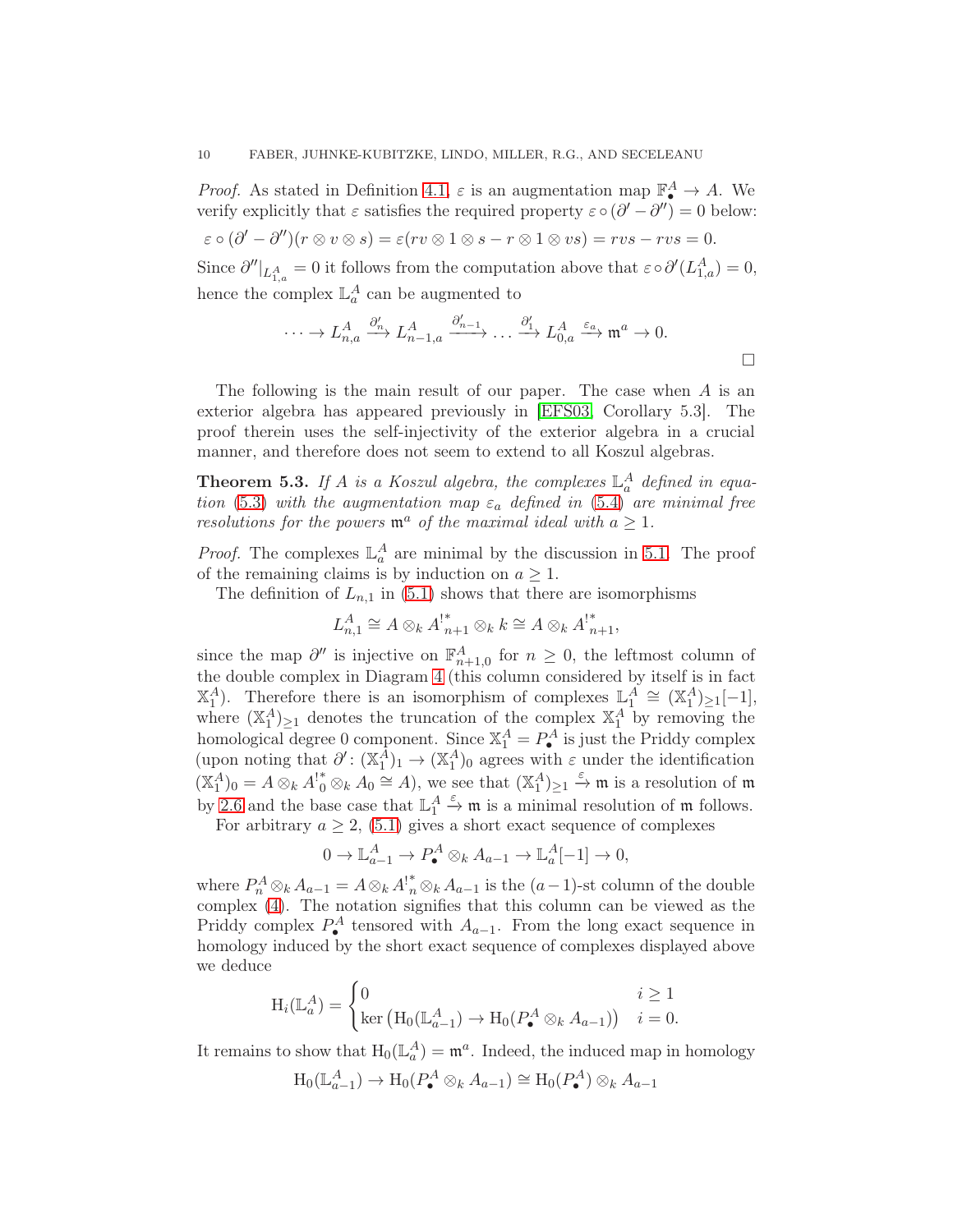can be recovered as the bottom map in the following commutative diagram

$$
L_{0,a-1}^{A} \xrightarrow{\varepsilon_{a-1}} A \otimes_k (A^!)_0^* \otimes_k A_{a-1}
$$
  

$$
\downarrow_{\varepsilon_{a-1}} \qquad \qquad \downarrow_{\varepsilon_0 \otimes \mathrm{id}_{A_{a-1}}}
$$
  

$$
\mathfrak{m}^{a-1} \xrightarrow{\varepsilon_{a-1}} k \otimes_k A_{a-1} \cong \mathfrak{m}^{a-1}/\mathfrak{m}^a.
$$

Commutativity of the diagram yields that for  $r \otimes s \otimes v \in \mathbb{L}_{0,a}^A$  the induced map in homology is given by

$$
\varepsilon_a(r\otimes s\otimes v)=rsv\mapsto \overline{r}sv,
$$

where  $\bar{r}$  is the coset of r in  $k = A/\mathfrak{m}$ . Thus we obtain the desired identification

$$
\ker (\mathrm{H}_0(\mathbb{L}_{a-1}^A) \to \mathrm{H}_0(\mathbb{P}_{\bullet}^A \otimes_k A_{a-1}))
$$
  
=  $\varepsilon_a (\mathrm{Span}\{r \otimes s \otimes v \mid r \in \mathfrak{m}, s \in k, v \in A_{a-1}\})$   
 $\cong \mathfrak{m}^a$ .

 $\Box$ 

<span id="page-10-0"></span>Remark 5.4. Recall that rows of the double complex [\(4.2\)](#page-6-1) except the bottom one are exact; in fact, they can be viewed as the result of applying a base change to the strands of the dual Priddy complex; see [5.1.](#page-7-1) These complexes are contractible, as they consist of free R-modules. Hence for  $n \geq 1$ the  $(n + a)$ -th row of [\(4\)](#page-6-2), counting from the bottom (as the 0th row), is quasi-isomorphic to  $L_{n,a}^A$  and the lower rows (numbered 1 through a) are split exact. The acyclic assembly lemma [\[Wei94,](#page-17-0) Lemma 2.7.3] yields quasiisomorphisms  $(\mathbb{X}_{a}^{A})_{\geq 1}[-1] \stackrel{\simeq}{\to} \mathbb{L}_{a}^{A}$  for  $a \geq 1$ . As shown in Corollary [4.4](#page-6-0) there are quasi-isomorphisms  $\mathbb{X}_a^A \xrightarrow{\simeq} A/\mathfrak{m}^a$ , hence also  $(\mathbb{X}_a^A)_{\geq 1} \xrightarrow{\simeq} \mathfrak{m}^a$ . Transitivity yields a quasi-isomorphism  $\mathbb{L}_a^A \xrightarrow{\simeq} \mathfrak{m}^a$ .

This approach gives an alternate proof for our main result, but it only determines the augmentation map up to an isomorphism on its target. We prefer the more explicit approach of Theorem [5.3,](#page-9-0) which specifies the augmentation map  $\varepsilon_a$ .

The following corollary of Theorem [5.3](#page-9-0) gives an explicit formula for the Betti numbers of powers of the maximal ideal of a Koszul algebra. That  $\mathfrak{m}^a$ has an *a*-linear minimal free resolution also follows from [\[Ş01,](#page-16-17) Theorem 3.2]. Once the linearity of this resolution has been established, [\[PP05,](#page-16-8) Chapter 2, Corollary 3.2 (iiiM)] gives an alternate interpretation for the Betti numbers of  $\mathfrak{m}^a$  in terms of the graded components of a quadratic dual module for the  $A$ -module  $\mathfrak{m}^a$ . However this description seems less amenable to explicit computations than our methods.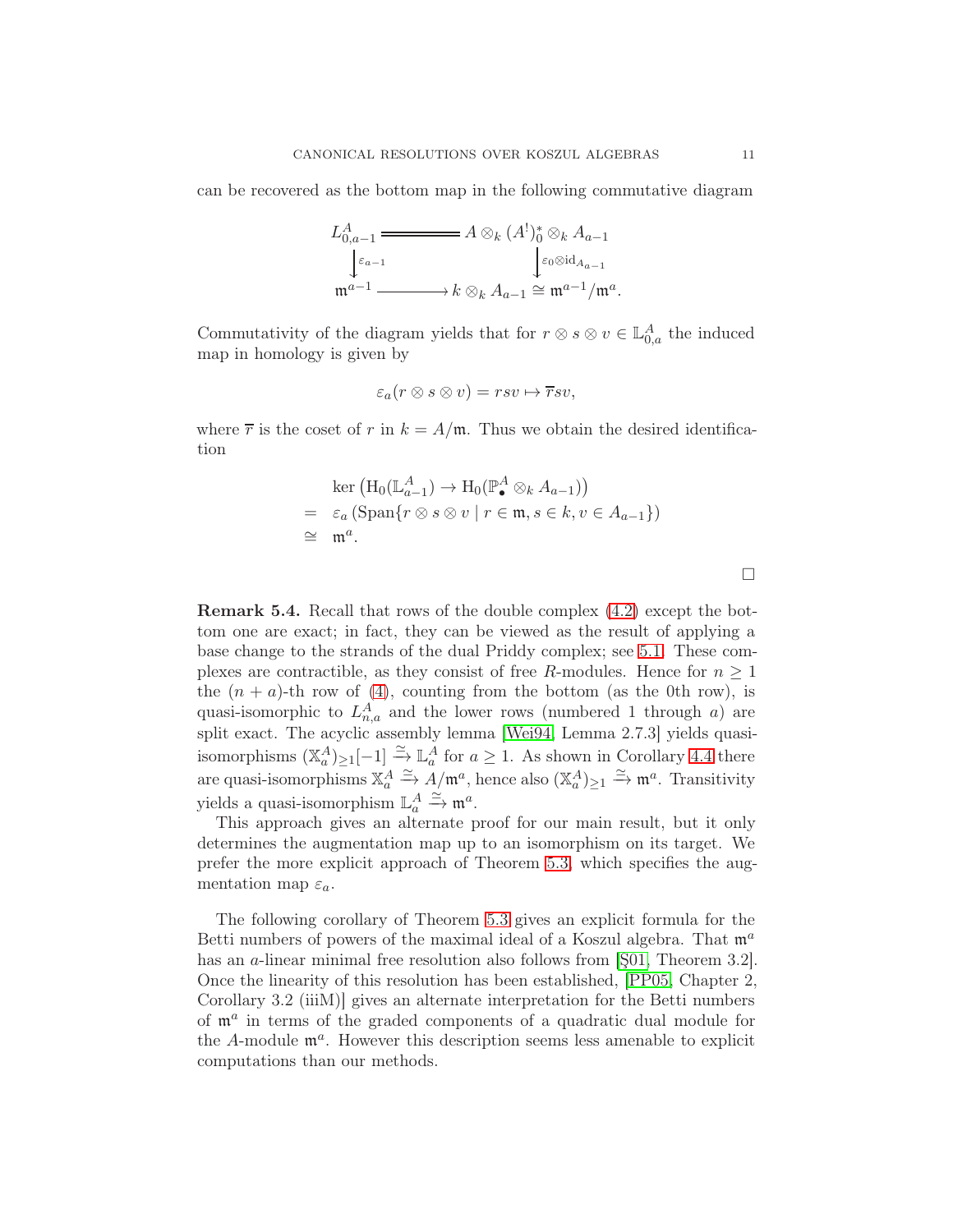<span id="page-11-0"></span>**Corollary 5.5.** If  $(A, \mathfrak{m})$  is a Koszul algebra, the nonzero graded Betti numbers of the powers of m are given by

$$
\beta_{n,n+a}^A(\mathfrak{m}^a) = \sum_{i=1}^a (-1)^{i+1} \dim_k(A_{n+i}^!) \dim_k(A_{a-i}).
$$

In particular, the minimal graded resolution of  $\mathfrak{m}^a$  is a-linear.

Consequently, the nonzero Betti numbers of  $A/\mathfrak{m}^a$  are given by

$$
\beta_{n,j}^A(A/\mathfrak{m}^a) = \begin{cases} \sum_{i=1}^a (-1)^{i+1} \dim_k(A_{n+i-1}) \dim_k(A_{a-i}) & n > 0, \ j = n+a \\ 1 & n = j = 0. \end{cases}
$$

*Proof.* The fact that minimal free resolution of  $\mathfrak{m}^a$  is a-linear follows from the Theorem [5.3](#page-9-0) and the description of the differential  $\partial'$  of the complex [\(5.3\)](#page-8-0) in view of the fact that there is a splitting of the map  $\partial''$  to each  $L_{n,a}$ identifying a basis of it with part of a basis of the last column of  $\mathbb{X}_a^A$ . Consider the rows of the truncated complex  $\mathbb{X}_a^A$  when augmented to the relevant  $L_{n,a}$ as follows.

$$
0 \longrightarrow A \otimes_k (A^!)_{n+a}^* \otimes_k A_0 \longrightarrow \cdots \longrightarrow A \otimes_k (A^!)_{n+1}^* \otimes_k A_{a-1} \longrightarrow L_{n,a}^A \longrightarrow 0
$$

The exactness of this complex, as explained in Remark [5.4,](#page-10-0) yields the identities

$$
\beta_{n,n+a}^A(\mathfrak{m}^a) = \text{rank}_A(L_{n,a}^A) = \sum_{i=1}^a (-1)^{i+1} \text{rank}_A \left( A \otimes_k A_{n+i}^* \otimes_k A_{a-i} \right)
$$

$$
= \sum_{i=1}^a (-1)^{i+1} \dim_k(A_{n+i}^1) \dim_k(A_{a-i})
$$

and the vanishing of the remaining Betti numbers is due to the fact that the minimal resolution in Theorem [5.3](#page-9-0) is  $a$ -linear.

In contrast to Theorem [5.3,](#page-9-0) for non Koszul algebras the A-free resolution of  $A/\mathfrak{m}^a$  afforded by Corollary [4.4](#page-6-0) cannot be minimized by the procedure presented in this section. We illustrate the obstructions by means of the following example.

**Example 5.6.** Let  $A = k[x]/(x^3)$ , which is a non Koszul (also non quadratic) algebra. The enveloping algebra is

$$
A^{e} = A \otimes_{k} A = k[x]/(x^{3}) \otimes_{k} k[y]/(y^{3}) \cong k[x, y]/(x^{3}, y^{3})
$$

and the  $A^e$ -module structure induced on  $A$  by the (surjective) multiplication map  $A^e = A \otimes_k A \stackrel{\varepsilon}{\to} A$  yields the isomorphism  $A \cong A^e/(x-y)$ . Therefore A has the following two-periodic resolution over the complete intersection  $A^e$ 

$$
\cdots \to A^e \xrightarrow{x-y} A^e \xrightarrow{x^2+xy+y^2} A^e \xrightarrow{x-y} A^e \xrightarrow{\varepsilon} A \to 0.
$$

Rewriting this complex in the form of Section [3](#page-3-0) gives

$$
\cdots \to A \otimes_k V_2 \otimes_k A \xrightarrow{\partial} A \otimes_k V_1 \otimes_k A \xrightarrow{\partial} A \otimes_k V_0 \otimes_k A \xrightarrow{\varepsilon} A \to 0,
$$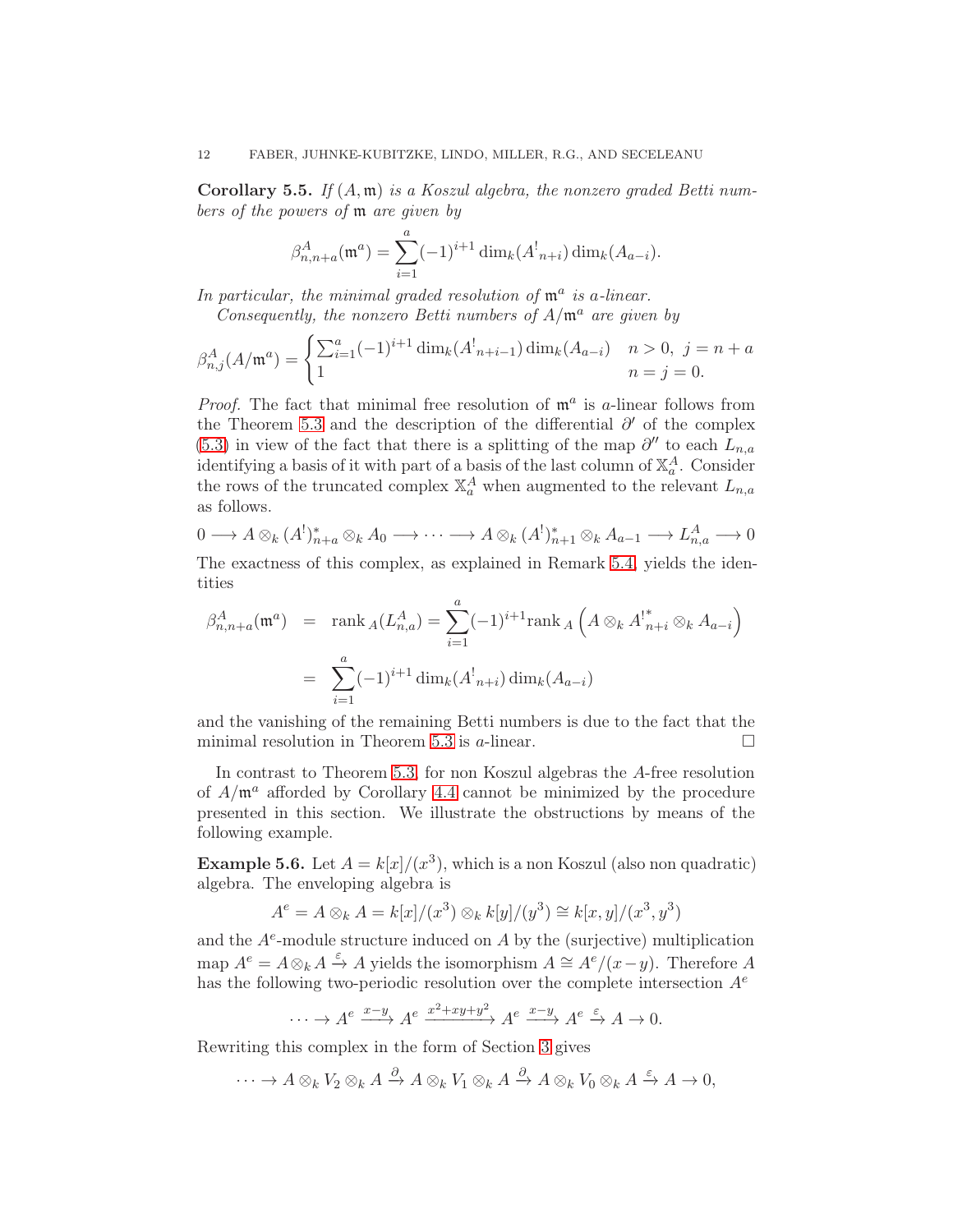where each  $V_i$  is a one dimensional vector space with basis  $\{e_i\}$  and for  $i > 0$ 

$$
\partial(1 \otimes e_i \otimes 1) = \begin{cases} x \otimes e_{i-1} \otimes 1 - 1 \otimes e_{i-1} \otimes y & \text{for } i \text{ odd} \\ x^2 \otimes e_{i-1} \otimes 1 + x \otimes e_{i-1} \otimes y + 1 \otimes e_{i-1} \otimes y^2 & \text{for } i \text{ even.} \end{cases}
$$

The conclusion of Corollary [4.4](#page-6-0) still holds and indicates that the truncated complexes  $\mathbb{X}_a^A$  are (non minimal) free resolutions for  $A/\mathfrak{m}^a$ . But by contrast to the Koszul case, we see that arranging by grading as in [\(4.2\)](#page-6-1) yields a diagram that is not a bicomplex and whose rows are no longer exact (or even complexes!), and so in the truncated complex [\(4.3\)](#page-6-2) the rows are no longer acyclic. Correspondingly, the modules  $L_{n,a}$  one could define are no longer free. Thus there is no clear way to minimize the complex  $\mathbb{X}_a^A$  in a similar manner to the technique used in this section, except for the case  $a = 1$  where  $\mathbb{X}_a^A$  is already minimal.

#### 6. Examples

<span id="page-12-0"></span>In this section we provide examples which illustrate our constructions for certain Koszul algebras. For simplicity, all our examples are commutative algebras defined by quadratic monomial ideals, but of course there are plenty of noncommutative examples as well. This class is known to yield Koszul algebras by [\[Frö99\]](#page-16-4).

<span id="page-12-1"></span>Example 6.1. Consider the following pair of dual Koszul algebras from Example [2.4](#page-3-3)

$$
A = \frac{k[x, y, z]}{(x^2, xy, y^2)} \quad \text{and} \quad A^! = \frac{k\langle x^*, y^*, z^* \rangle}{((z^*)^2, x^*z^* + z^*x^*, y^*z^* + z^*y^*)}.
$$

The graded pieces  $(A^!)_n$  are spanned by the words of length n on the alphabet  $\{x^*, y^*, z^*\}$  where the first letter is  $x^*, y^*$  or  $z^*$  and the other  $n-1$  are  $x^*$ or  $y^*$ , whence  $\dim_k(A^!)_n = 3 \cdot 2^{n-1}$  for  $n \ge 1$ . For  $n \ge 1$ ,  $A_n$  is spanned by monomials of the form  $(z^*)^n$ ,  $x^*(z^*)^{n-1}$ , and  $y^*(z^*)^{n-1}$  so that  $\dim_k A_n = 3$ . Thus in this case both A and  $A<sup>!</sup>$  are infinite dimensional k-algebras.

The Priddy complex  $P_{\bullet}^{A}$  [\(2.5\)](#page-3-1) consists of terms of the form

$$
P_0 = A \otimes_k k
$$
  
\n
$$
P_n = A \otimes_k k^{3 \cdot 2^{n-1}} \text{ for } n \ge 1
$$

and the resolution of A over  $A^e$  viewed as a double complex [\(4.2\)](#page-6-1) has terms

$$
F_{i,j} = A \otimes_k k^{3 \cdot 2^{i-1}} \otimes_k A_j = \begin{cases} A^{3 \cdot 2^{i-1}} \otimes_A A & i \geq 1, j = 0 \\ A^{3 \cdot 2^{i-1}} \otimes_A A^3 & i \geq 1, j \geq 1. \end{cases}
$$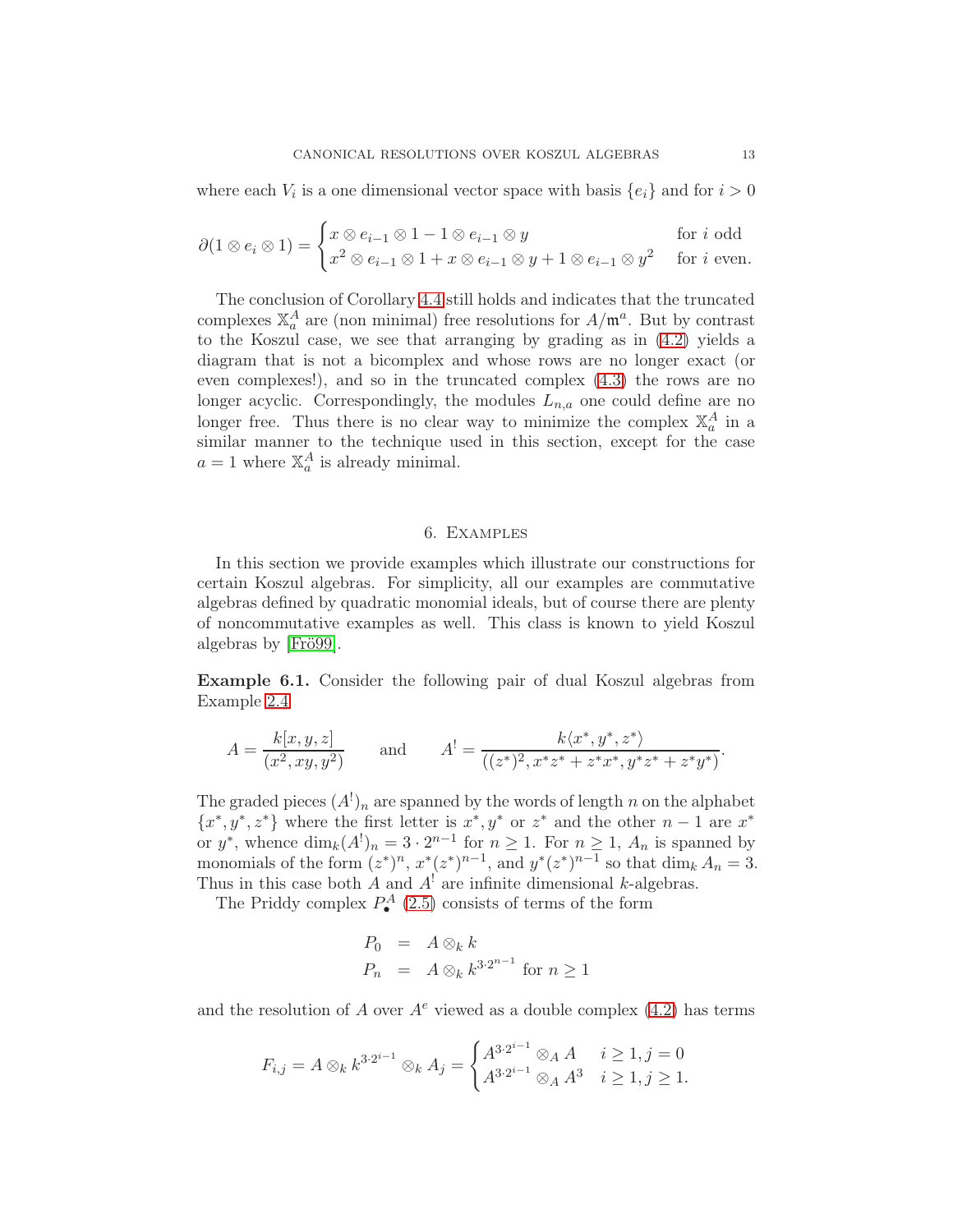# 14 FABER, JUHNKE-KUBITZKE, LINDO, MILLER, R.G., AND SECELEANU

Corollary [5.5](#page-11-0) reveals that the Betti numbers of  $\mathfrak{m}^a$  are independent of a. Indeed for  $a \ge 1$  and  $n \ge 0$  we have

$$
\beta_{n,n+a}(\mathfrak{m}^a) = \sum_{i=1}^{a-1} (-1)^{i+1} \cdot 9 \cdot 2^{n+i-1} + (-1)^{a+1} \cdot 3 \cdot 2^{n+a-1}
$$
  
= 9 \cdot 2^n \cdot \frac{1 - (-2)^{a-1}}{3} + (-1)^{a-1} \cdot 3 \cdot 2^{a+n-1}  
= 3 \cdot 2^n.

Example 6.2. Consider the following complete intersection Koszul algebra

$$
A = \frac{k[x, y, z]}{(x^2, y^2)} = \frac{k\langle x, y, z \rangle}{(x^2, y^2, xz - zx, xy - yx, yz - zy)}
$$

.

The Koszul dual algebra is given by

$$
A^{!} = \frac{k\langle x^*, y^*, z^*\rangle}{((z^*)^2, x^*y^* + y^*x^*, x^*z^* + z^*x^*, y^*z^* + z^*y^*)}.
$$

In this case we find that

$$
F_{i,j} = A \otimes_k A_i^{\dagger} \otimes_k A_j = \begin{cases} A^{2i+1}, & j = 0\\ A^{3(2i+1)}, & j = 1\\ A^{4(2i+1)}, & j \ge 2 \end{cases}
$$

and therefore the ranks of the modules  $L_{n,a}$  can be computed by noting that

rank 
$$
L_{n,2} = -\text{rank } F_{n+2,0} + \text{rank } F_{n+1,1} = 4(n-1)
$$

and for  $a\geq 2$  we have

rank 
$$
L_{n,a+1}
$$
 – rank  $L_{n,a}$   
\n
$$
= \sum_{i=1}^{a+2} (-1)^{i+1} \text{rank } F_{n+i,a+1-i} - \sum_{i=1}^{a} (-1)^{i+1} \text{rank } F_{n+i,a-i}
$$
\n
$$
= \pm [\text{rank } F_{a+n+1,0} - \text{rank } F_{a+n,1} + \text{rank } F_{a+n-1,2} - F_{a+n,0} - \text{rank } F_{a+n-1,1}]
$$
\n= 0.

Thus the Betti numbers of  $\mathfrak{m}^a$  are independent of a for  $a \geq 2$  and given by

$$
\beta_{n,n+1}^{A}(\mathfrak{m}) = \text{rank } L_{n,1} = \text{rank } F_{n+1,0} = 2n + 3
$$
  

$$
\beta_{n,n+a}^{A}(\mathfrak{m}^{a}) = \text{rank } L_{n,a} = 4n + 4 \text{ for } a \ge 2.
$$

Example 6.3. Consider the following commutative Koszul algebra

$$
A = \frac{k[x, y, z]}{(xy, xz)} = \frac{k\langle x, y, z\rangle}{(xy, xz, xz - zx, xy - yx, yz - zy)}.
$$

The Koszul dual algebra is given by

$$
A^{!} = \frac{k\langle x^*, y^*, z^*\rangle}{((x^*)^2, (y^*)^2, (z^*)^2, y^*z^* + z^*y^*)}
$$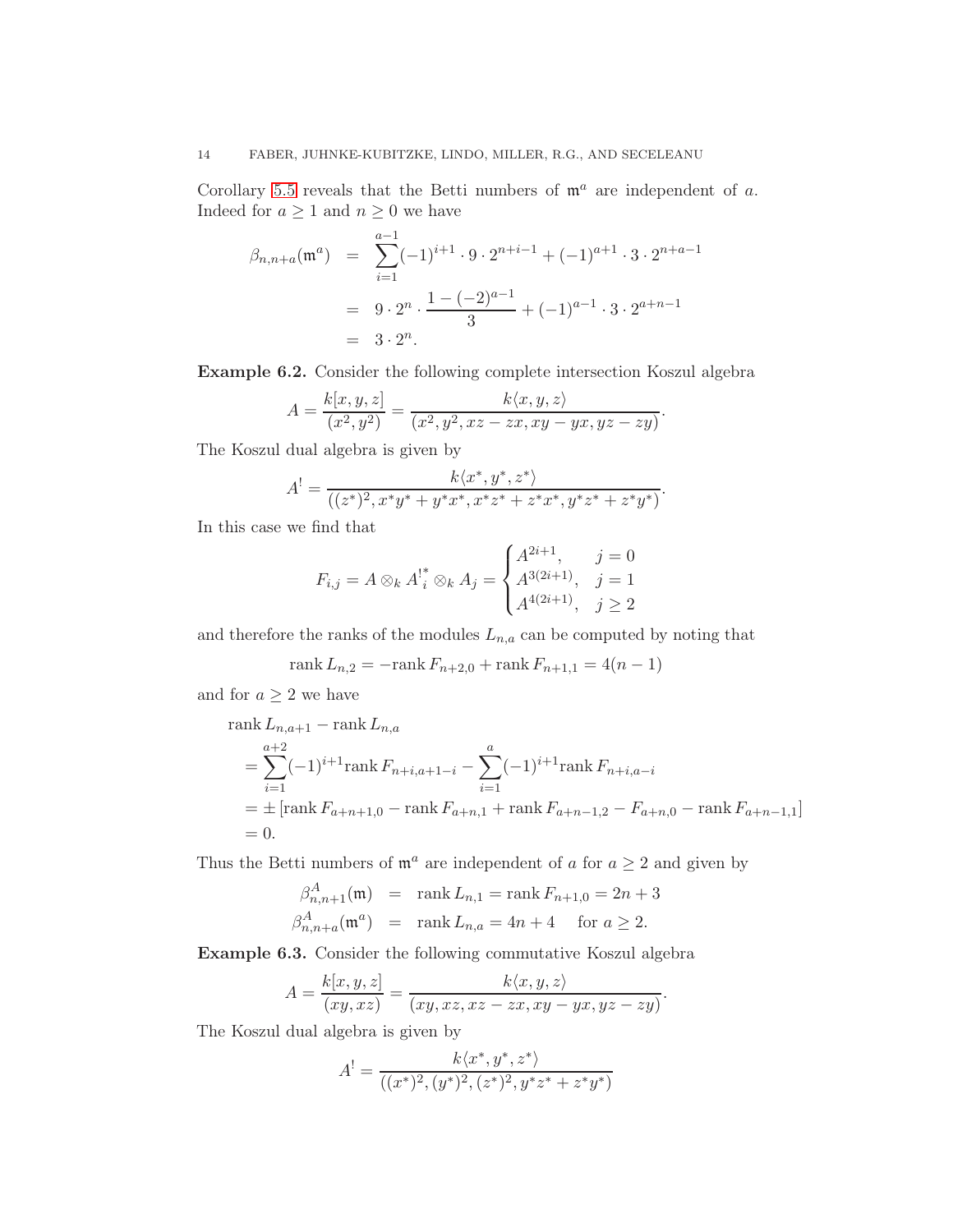and its Hilbert function satisfies the Fibonacci recurrence dim  $A_{n+2} = \dim A_n +$  $\dim A_{n+1}$ . Indeed, setting  $u(n)$  to be the number of monomials in  $A<sup>!</sup>$  of degree *n* ending in x and  $v(n)$  to be the number of monomials in  $A^!$  of degree *n* not ending in  $x^*$ , yields  $u(n) = v(n-1)$  and  $v(n) = 2u(n-1) + u(n-2)$ . The second expression follows because the number of monomials ending in  $y^*$  or  $z^*$  where the previous letter is  $x^*$  is  $2u(n-1)$  and the number of monomials ending in  $y^*z^*$  (or equivalently,  $z^*y^*$ ) where the previous letter is x is  $u(n-2)$ . Thus this leads to

$$
\dim A_{n+2} = u(n+2) + v(n+2) = v(n+1) + 2u(n+1) + u(n)
$$
  
=  $v(n+1) + u(n+1) + v(n) + u(n) = \dim A_{n+1} + \dim A_n.$ 

The identity above in turn implies that the terms of the double complex as well as the free modules in the resolution of  $\mathfrak{m}^a$  satisfy similar recurrences

rank  $F_{n+2,a} = \text{rank } F_{n+1,a} + \text{rank } F_{n,a}$ , rank  $L_{n+2,a} = \text{rank } L_{n+1,a} + \text{rank } L_{n,a}$ .

We conclude that the Fibonacci recurrence holds for Betti numbers

$$
\beta_{n+2,n+2+a}^{A}(\mathfrak{m}^{a}) = \beta_{n+1,n+1+a}^{A}(\mathfrak{m}^{a}) + \beta_{n,n+a}^{A}(\mathfrak{m}^{a}) \text{ for } a \ge 1, n \ge 0
$$

subject to the initial conditions  $\beta_0^A(\mathfrak{m}^a) = a + 2$  and  $\beta_1^A(\mathfrak{m}^a) = 2a + 3$ . Solving the above recurrence yields closed formulas for these Betti numbers as follows

$$
\beta_{n,n+a}^A(\mathfrak{m}^a) = \left(\frac{a+2}{2} + \frac{3a+4}{2\sqrt{5}}\right) \left(\frac{1+\sqrt{5}}{2}\right)^n + \left(\frac{a+2}{2} - \frac{3a+4}{2\sqrt{5}}\right) \left(\frac{1-\sqrt{5}}{2}\right)^n.
$$

We now give an infinite resolution counterpart to a family of square-free monomial ideals that have appeared as ideals of the polynomial ring in work of Galetto [\[Gal20\]](#page-16-18).

Example 6.4. Consider the dual pair of Koszul algebras

$$
A = \frac{k[x_1, \dots, x_d]}{(x_1^2, \dots, x_d^2)}, \quad \text{and} \quad A^! = \frac{k\langle x_1^*, \dots, x_d^* \rangle}{(x_i^* x_j^* + x_j^* x_i^*, 1 \le i < j \le d)},
$$

where  $\dim_k(A_j) = {d \choose i}$  $j^{(d)}$  and  $\dim_k(A_i^!) = \binom{i+d-1}{d-1}$  $\binom{+d-1}{d-1}$ . Thus the terms in the double complex [\(4.2\)](#page-6-1) are

$$
F_{i,j} = A \otimes_k k^{\binom{i+d-1}{d-1}} \otimes_k k^{\binom{d}{j}}.
$$

Notice that for  $a \leq d$  the ideal  $\mathfrak{m}^a$  of A can be described as the ideal generated by all square-free monomials of degree a in A, while for  $a > d$  we have  $\mathfrak{m}^a = 0$ . We compute the Betti numbers of this family of ideals using Corollary [5.5](#page-11-0) as follows

<span id="page-14-0"></span>(6.1) 
$$
\beta_{n,n+a}(\mathfrak{m}^a) = \sum_{i=1}^a (-1)^{i+1} \binom{n+i+d-1}{d-1} \binom{d}{a-i}
$$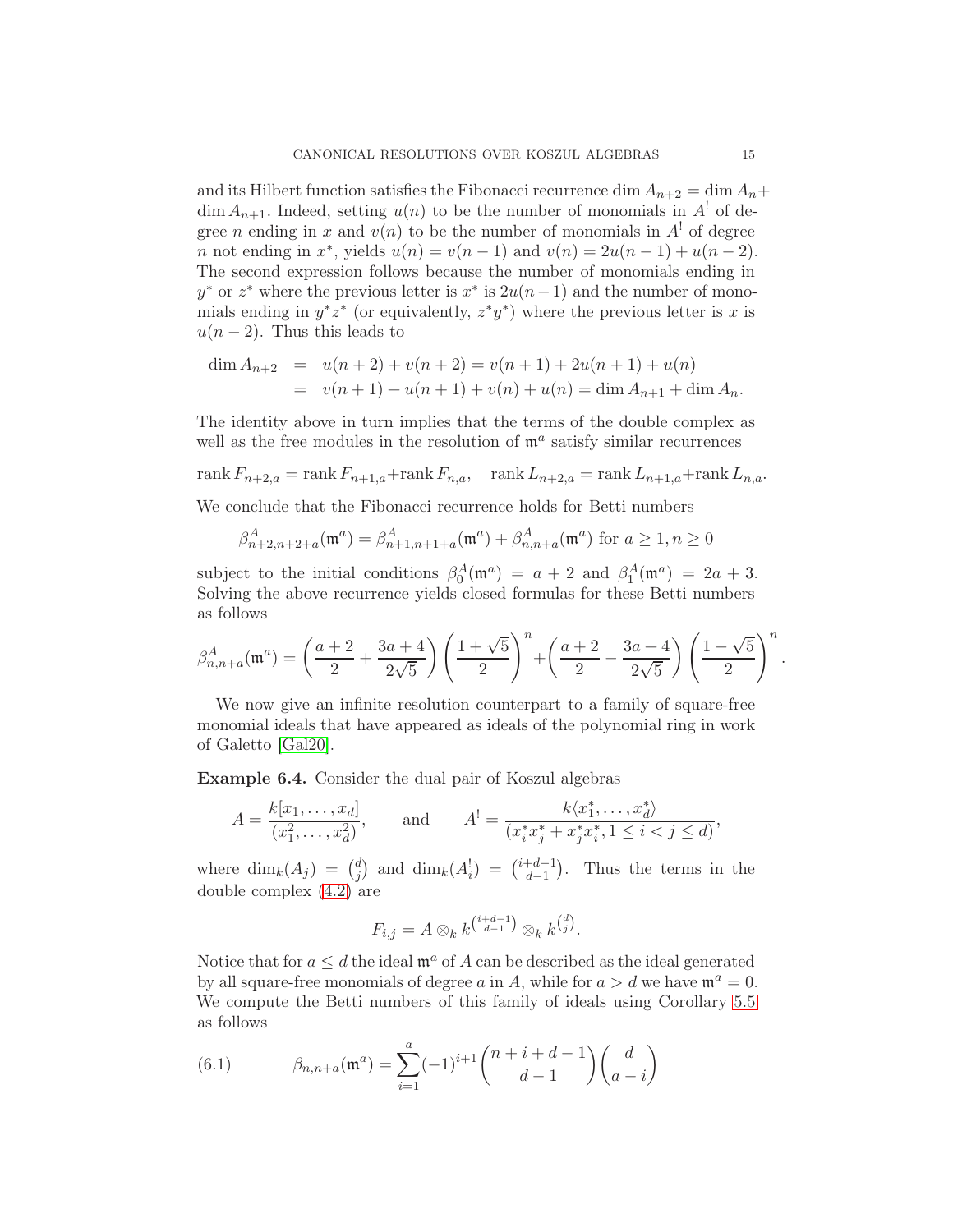Note that  $(-1)^{i+1} \binom{n+i+d-1}{d-1}$  $d-1$ ) is equal to  $(-1)^{n-1}$  times the coefficient of  $t^{n+i}$  in the Taylor expansion of the rational function  $\frac{1}{(1+t)^d}$  around 0. Similarly,  $\begin{pmatrix} d \end{pmatrix}$  $a - i$ is the coefficient of  $t^{a-i}$  in the binomial expansion of  $(1+t)^d$ . Since  $\frac{1}{(1+t)^d} \cdot (1+t)^d = 1$ , for  $n + a > 0$ , the coefficient of  $t^{n+a}$  in their product is 0, i.e.

$$
\sum_{i=-n}^{a} (-1)^{n+i} \binom{n+i+d-1}{d-1} \binom{d}{a-i} = 0.
$$

However, when  $i < a-d$ , the second binomial coefficient is 0, so this can be restated as

$$
\sum_{i=a-d}^{a} (-1)^{n+i} \binom{n+i+d-1}{d-1} \binom{d}{a-i} = 0.
$$

Combined with [\(6.1\)](#page-14-0), the identity above leads to the more compact formula

$$
\beta_{n,n+a}(\mathfrak{m}^a) = \begin{cases} \sum_{i=a-d}^0 (-1)^i \binom{n+i+d-1}{d-1} \binom{d}{a-i} & 1 \le a \le d \\ 0 & a \ge d+1. \end{cases}
$$

This is consistent with  $\mathfrak{m}^a = 0$  for  $a > d$  and can be easier to evaluate than  $(6.1)$  for some values of a. For example, setting  $a = d$  yields

$$
\beta_{n,n+d}(\mathfrak{m}^d) = \binom{n+d-1}{d-1}\binom{d}{a}.
$$

Acknowledgements. Our work started at the 2019 workshop "Women in Commutative Algebra" hosted by Banff International Research Station. We thank the organizers of this workshop for bringing our team together. We acknowledge the excellent working conditions provided by BIRS and the support of the National Science Foundation for travel through grant DMS-1934391. We thank the Association for Women in Mathematics for funding from grant NSF-HRD 1500481.

In addition, we have the following individual acknowledgements for support: Faber was supported by the European Union's Horizon 2020 research and innovation programme under the Marie Skłodowska-Curie grant agreement No 789580. Miller was partially supported by the NSF DMS-1003384. R.G.'s travel was partially supported by an AMS-Simons Travel Grant. Seceleanu was partially supported by NSF DMS-1601024.

We thank Liana Şega for helpful comments and for bringing [\[Ş01\]](#page-16-17) to our attention and Ben Briggs for answering a question and pointing us to [\[VdB94\]](#page-16-14).

## <span id="page-15-0"></span>**REFERENCES**

<span id="page-15-1"></span>[BCK<sup>+</sup>66] A. K. Bousfield, E. B. Curtis, D. M. Kan, D. G. Quillen, D. L. Rector, and J. W. Schlesinger, The mod  $-p$  lower central series and the Adams spectral sequence, Topology 5 (1966), 331–342. MR 199862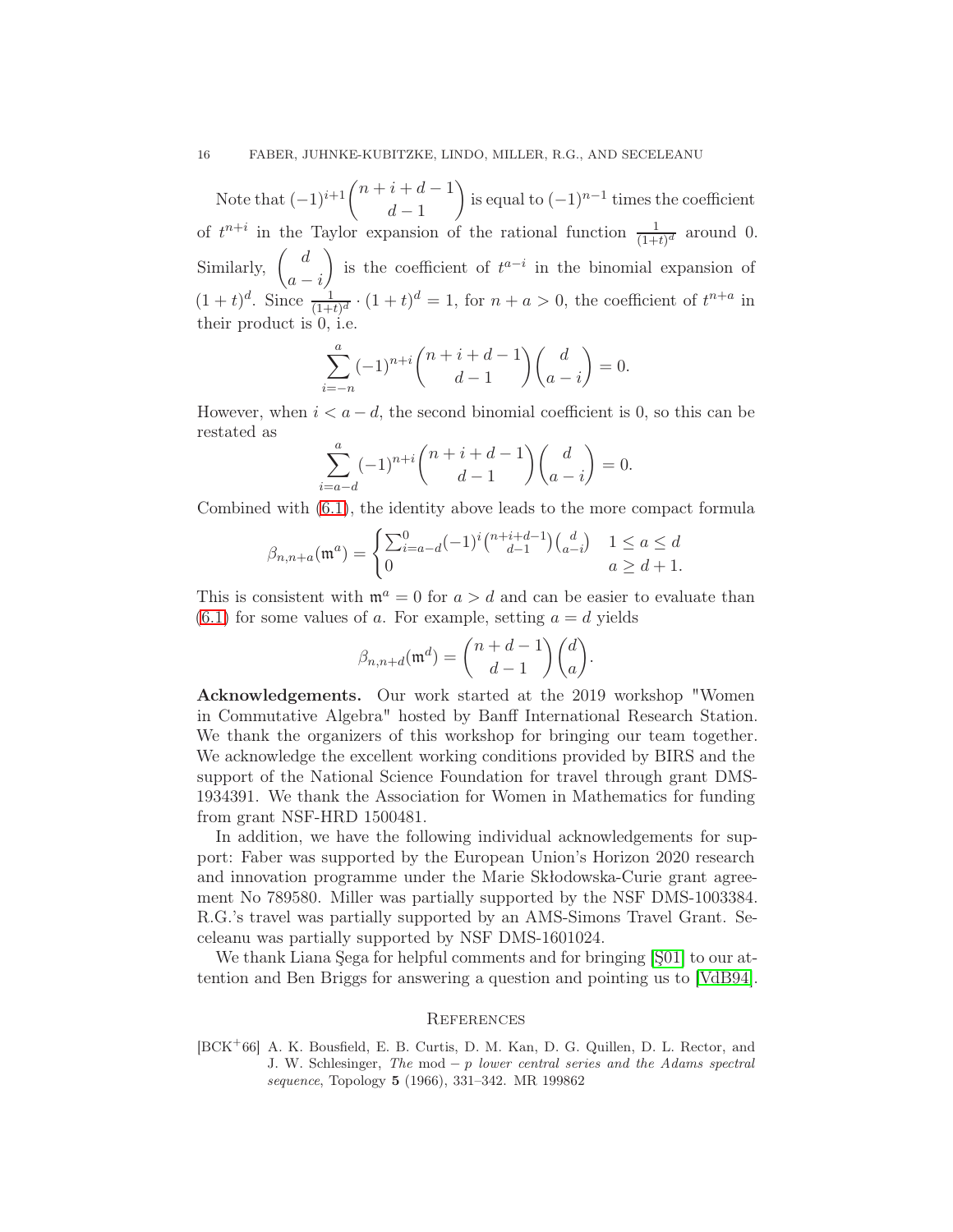- <span id="page-16-9"></span>[BE75] David A. Buchsbaum and David Eisenbud, Generic free resolutions and a family of generically perfect ideals, Advances in Math. 18 (1975), no. 3, 245– 301. MR 396528
- <span id="page-16-5"></span>[BGG78] I. N. Bernšteĭn, I. M. Gel'fand, and S. I. Gel'fand, Algebraic vector bundles on  $\mathbf{P}^n$  and problems of linear algebra, Funktsional. Anal. i Prilozhen. 12 (1978), no. 3, 66–67. MR 509387
- <span id="page-16-3"></span>[BGS96] Alexander Beilinson, Victor Ginzburg, and Wolfgang Soergel, Koszul duality patterns in representation theory, J. Amer. Math. Soc. 9 (1996), no. 2, 473–527. MR 1322847
- <span id="page-16-12"></span>[Con14] Aldo Conca, Koszul algebras and their syzygies, Combinatorial algebraic geometry, Lecture Notes in Math., vol. 2108, Springer, Cham, 2014, pp. 1–31. MR 3329085
- <span id="page-16-17"></span>[Ş01] Liana M. Şega, Homological properties of powers of the maximal ideal of a local ring, J. Algebra 241 (2001), no. 2, 827–858. MR 1843329
- <span id="page-16-11"></span>[CTV01] Aldo Conca, Ngô Viêt Trung, and Giuseppe Valla, Koszul property for points in projective spaces, Math. Scand. 89 (2001), no. 2, 201–216. MR 1868173
- <span id="page-16-16"></span>[EFS03] David Eisenbud, Gunnar Fløystad, and Frank-Olaf Schreyer, Sheaf cohomology and free resolutions over exterior algebras, Trans. Amer. Math. Soc. 355 (2003), no. 11, 4397–4426. MR 1990756
- <span id="page-16-4"></span>[Frö99] R. Fröberg, Koszul algebras, Advances in commutative ring theory (Fez, 1997), Lecture Notes in Pure and Appl. Math., vol. 205, Dekker, New York, 1999, pp. 337–350.
- <span id="page-16-18"></span>[Gal20] Federico Galetto, On the ideal generated by all squarefree monomials of a given degree, J. Commut. Algebra 12 (2020), no. 2, 199–215. MR 4105544
- <span id="page-16-2"></span>[GKM98] Mark Goresky, Robert Kottwitz, and Robert MacPherson, Equivariant cohomology, Koszul duality, and the localization theorem, Invent. Math. 131 (1998), no. 1, 25–83. MR 1489894
- <span id="page-16-6"></span>[Man88] Yu. I. Manin, Quantum groups and noncommutative geometry, Université de Montréal, Centre de Recherches Mathématiques, Montreal, QC, 1988. MR 1016381
- <span id="page-16-1"></span>[May66] J. P. May, The cohomology of restricted Lie algebras and of Hopf algebras, J. Algebra 3 (1966), 123–146. MR 193126
- <span id="page-16-13"></span>[MP15] Jason McCullough and Irena Peeva, *Infinite graded free resolutions*, Commutative algebra and noncommutative algebraic geometry. Vol. I, Math. Sci. Res. Inst. Publ., vol. 67, Cambridge Univ. Press, New York, 2015, pp. 215–257. MR 3525473
- <span id="page-16-15"></span>[MR18] Claudia Miller and Hamidreza Rahmati, Free resolutions of Artinian compressed algebras, J. Algebra 497 (2018), 270–301. MR 3743182
- <span id="page-16-7"></span>[Pos14] Leonid Positselski, Galois cohomology of a number field is Koszul, J. Number Theory 145 (2014), 126–152. MR 3253297
- <span id="page-16-8"></span>[PP05] Alexander Polishchuk and Leonid Positselski, Quadratic algebras, University Lecture Series, vol. 37, American Mathematical Society, Providence, RI, 2005. MR 2177131
- <span id="page-16-0"></span>[Pri70] Stewart B. Priddy, Koszul resolutions, Trans. Amer. Math. Soc. 152 (1970), 39–60. MR 265437
- <span id="page-16-10"></span>[Tat57] John Tate, Homology of Noetherian rings and local rings, Illinois J. Math. 1 (1957), 14–27. MR 86072
- <span id="page-16-14"></span>[VdB94] Michel Van den Bergh, Noncommutative homology of some three-dimensional quantum spaces, Proceedings of Conference on Algebraic Geometry and Ring Theory in honor of Michael Artin, Part III (Antwerp, 1992), vol. 8, 1994, pp. 213–230. MR 1291019